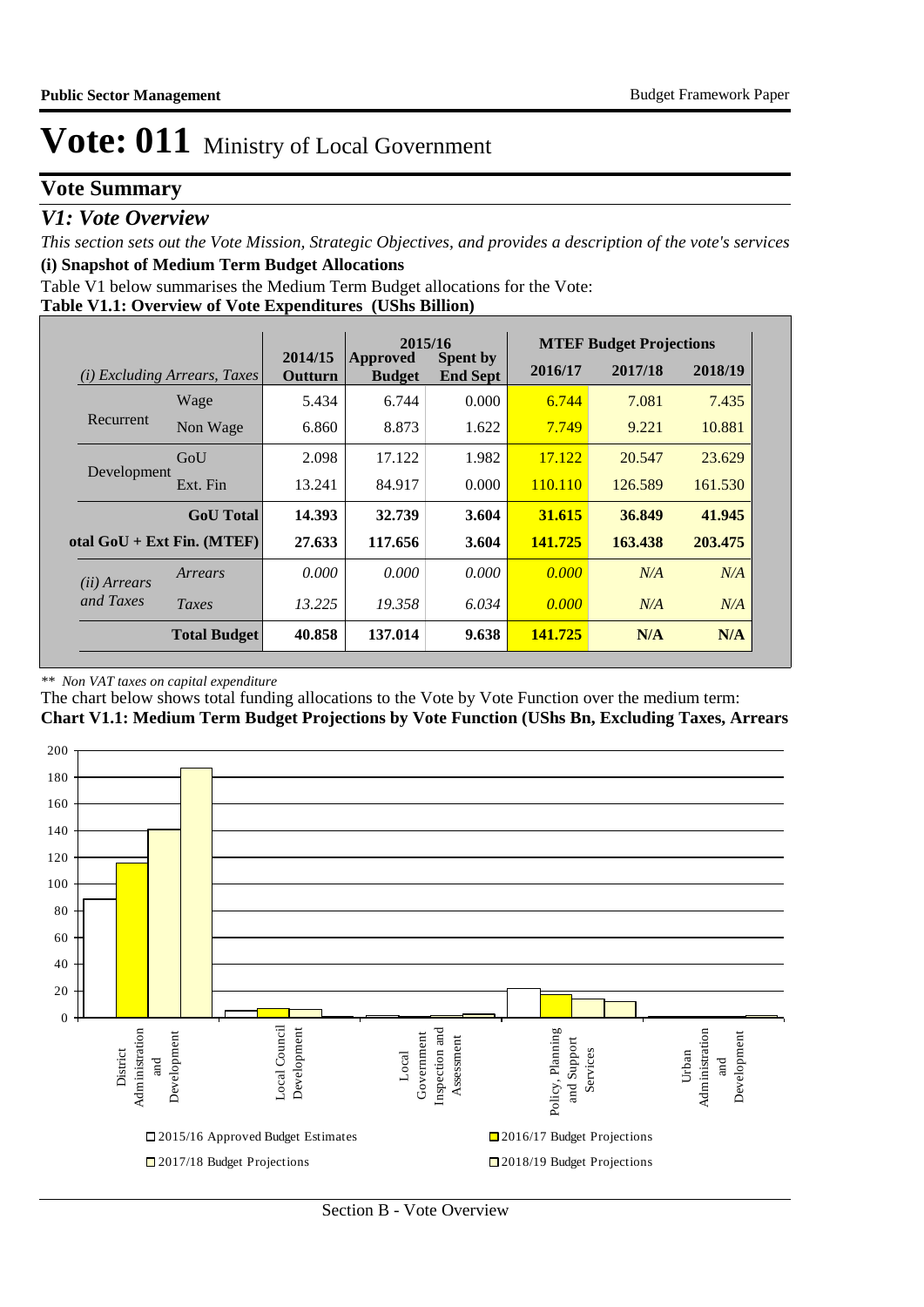### **Vote Summary**

#### **(ii) Vote Mission Statement**

The Vote's Mission Statement is:

*To co-ordinate, support and advocate for Local governments for sustainable,efficient and effective service delivery in the decentralized system of governance.*

#### **(iii) Vote Outputs which Contribute to Priority Sector Outcomes**

The table below sets out the vote functions and outputs delivered by the vote which the sector considers as contributing most to priority sector outcomes.

| <b>Sector Outcome 1:</b>                                                                                 | <b>Sector Outcome 2:</b>                                                                          | <b>Sector Outcome 3:</b>                                                                                     |
|----------------------------------------------------------------------------------------------------------|---------------------------------------------------------------------------------------------------|--------------------------------------------------------------------------------------------------------------|
| Harmonized government policy<br>formulation and implementation at<br>central and local government level. | Improved institutional and human<br>resource management at central and<br>local government level. | Coordinated monitoring and evaluation<br>of policies and programmes at central<br>and local government level |
| Vote Function: 13 21 District Administration and Development                                             |                                                                                                   |                                                                                                              |
| <b>Outputs Contributing to Outcome 1:</b>                                                                | <b>Outputs Contributing to Outcome 2:</b>                                                         | <b>Outputs Contributing to Outcome 3:</b>                                                                    |
| None                                                                                                     | None                                                                                              | <b>Outputs Provided</b>                                                                                      |
|                                                                                                          |                                                                                                   | 132101 Monitoring and Support<br>Supervision of LGs.                                                         |
|                                                                                                          |                                                                                                   | 132102 Joint Annual Review of<br>Decentralization (JARD).                                                    |
|                                                                                                          |                                                                                                   | 132103 Partcipatory Development<br>Management (PDM) processes<br>and PMA/PFA strengthened.                   |
|                                                                                                          |                                                                                                   | 132105 Strengthening local service<br>delivery and development                                               |
|                                                                                                          |                                                                                                   | 132106 Community Infrastructure<br>Improvement (CAIIP).                                                      |
| Vote Function: 13 22 Local Council Development                                                           |                                                                                                   |                                                                                                              |
| <b>Outputs Contributing to Outcome 1:</b>                                                                | <b>Outputs Contributing to Outcome 2:</b>                                                         | <b>Outputs Contributing to Outcome 3:</b>                                                                    |
| None                                                                                                     | None                                                                                              | <b>Outputs Provided</b>                                                                                      |
|                                                                                                          |                                                                                                   | 132201 Local Government Councilors<br>trained.                                                               |
|                                                                                                          |                                                                                                   | 132205 LGs supported to implement LED<br>and the CDD approaches                                              |
|                                                                                                          |                                                                                                   | Outputs Funded                                                                                               |
|                                                                                                          |                                                                                                   | 132251 LGSIP Support to Local<br><b>Government Associations</b>                                              |
| Vote Function: 13 24 Local Government Inspection and Assessment                                          |                                                                                                   |                                                                                                              |
| <b>Outputs Contributing to Outcome 1:</b>                                                                | <b>Outputs Contributing to Outcome 2:</b>                                                         | <b>Outputs Contributing to Outcome 3:</b>                                                                    |
| None                                                                                                     | None                                                                                              | <b>Outputs Provided</b>                                                                                      |
|                                                                                                          |                                                                                                   | 132401 Inspection and monitoring of LGs                                                                      |
|                                                                                                          |                                                                                                   | 132402 Financial Management and<br>Accoutability in LGs<br>Strengthenned.                                    |
|                                                                                                          |                                                                                                   | 132403 Annual National Assessment of<br>LGs                                                                  |
|                                                                                                          |                                                                                                   | 132404 LG local revenue enhancement<br>initiatives implemented.                                              |

#### **Table V1.2: Sector Outcomes, Vote Functions and Key Outputs**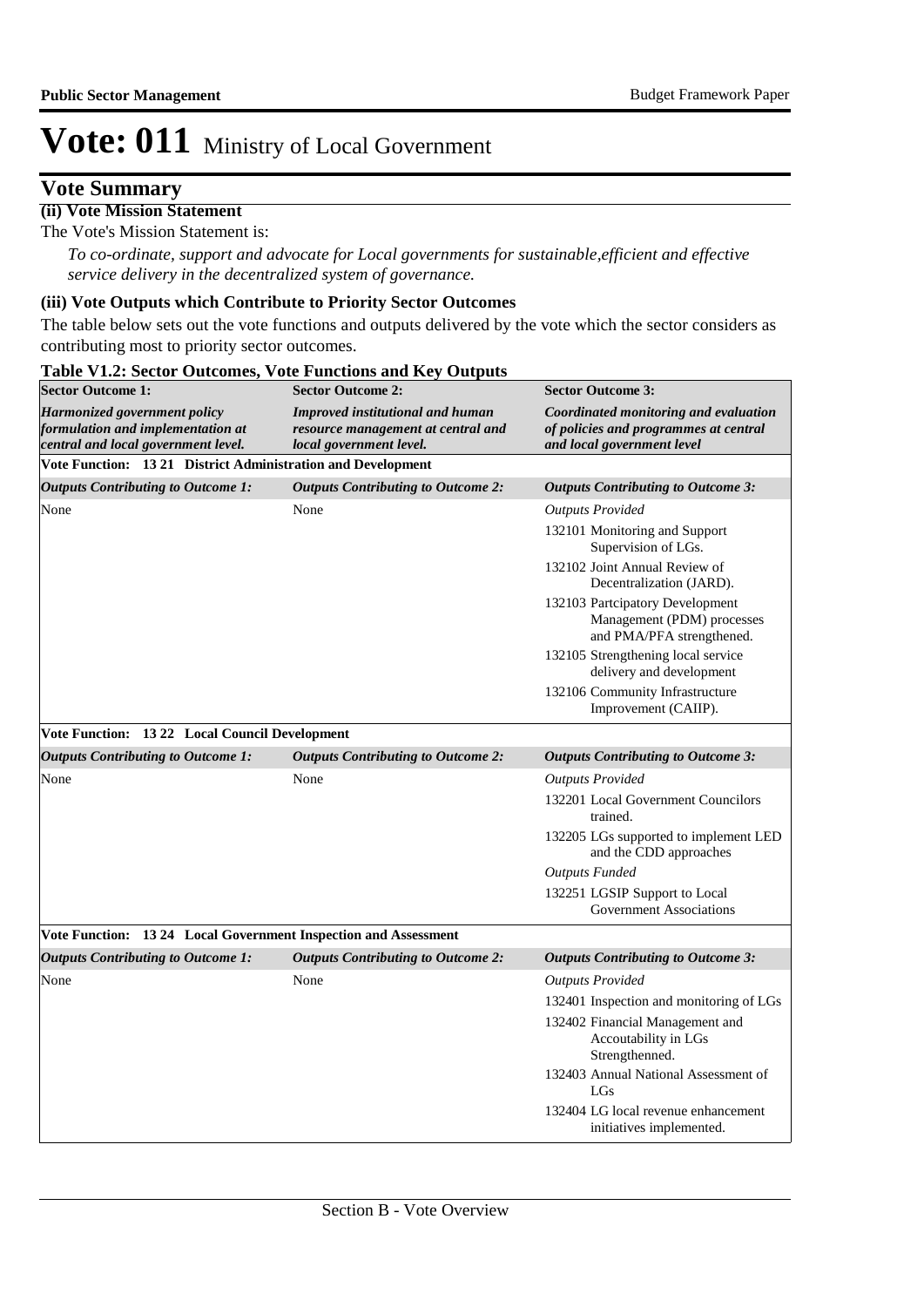### **Vote Summary**

### *V2: Past Vote Performance and Medium Term Plans*

*This section describes past and future vote performance, in terms of key vote outputs and plans to address sector policy implementation issues.* 

#### **(i) Past and Future Planned Vote Outputs**

*2014/15 Performance*

FY 2014/15 Cumulative Output Performance

Under the respective programmes of the Ministry, the following outputs had been registered as at end of quarter three:

a) District Administration and Development:

i)Monitoring and support supervision activities was undertaken in 39 LGs;

ii) Two Quarterly meetings with CAOs and TCs were held in August and December 2014;

iii)Performance assessment of CAOs in the execution of their contracts for 2013/14 was concluded in November 2014;

iv) The African Day of decentralization and local development was held on 10th August 2014;

v) The East African Local Government Forum strategic plan was developed and finally launched in October 2014;

vi)Preparatory JARD activities of consultations and evaluation of implementation of 9th JARD

Undertakings and recommendations was undertaken in 17 LGs.

b) Urban Administration and Development:

i)Monitoring and support supervision visits were conducted in 110 Town Councils and 11 Municipal Councils;

ii)174 Town Councils were provided with hands-on support training in physical development planning;

iii) 3 Urban Councils were supported in the preparation of physical development plans;

iv)5 Urban Councils were supported in the implementation of physical development plans.

v)Conducted studies for elevation of 22 Town Councils to Municipal status

vi)Monitoring  $&$  support supervision on the utilization of road, fire fighting and sanitary equipment in urban and district LGs

vii)Conducted performance assessment of town clerks in the execution of their contracts for year 2013/2014 viii) Monitoring and assessment of the operations\_ of the town boards was conducted

ix)Regional meetings for all town councils and municipal councils staff were held at regional level in Mbale, Lira, Gulu, Mbarara, Fort portal and Kampala

x) With BADEA support, we provided guidance and hands on support to urban councils

c) Local Governments Inspection and Assessment:

i)Routine and inspection activities were conducted in 82 district LGs, 162 Sub-counties and 83 Urban Councils;

ii)The automated tool for national assessment was disseminated to 132 local governments;

iii) Hands on support in financial management was provided to 15 LGs;

iv)Consultative meetings aimed at revamping the national assessment exercise were held;

v)15 LGs were inducted in local revenue mobilization;

vi)8 weak Urban Councils were supported in financial management;

vii) 8 Urban Councils were supported in local revenue enhancement activities.

d) Local Councils Development: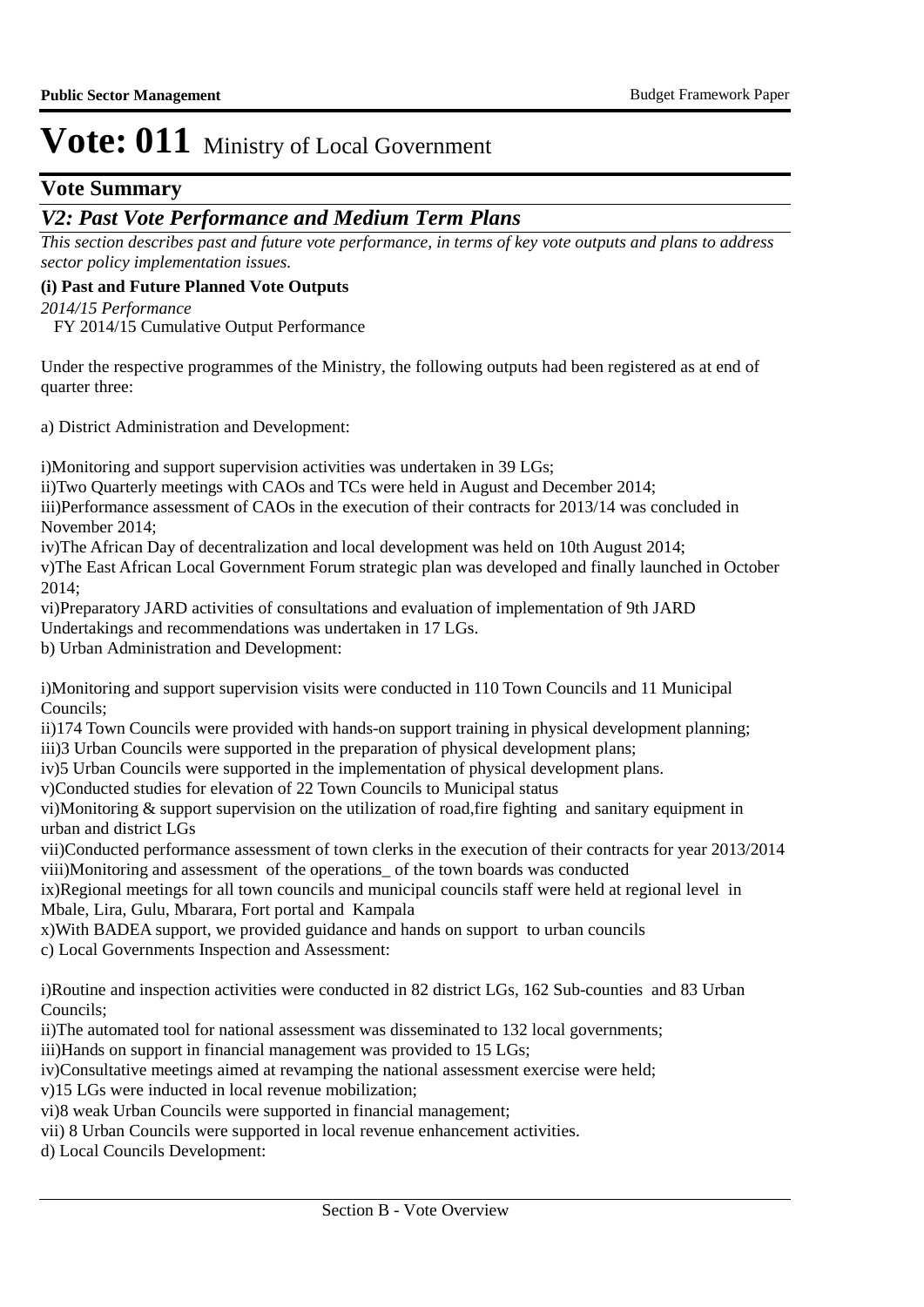### **Vote Summary**

i) With support under JLOS and the Democratic Facility Group, up to 20 ToTs in each of the 45 programme districts were trained;

ii) Various forms of technical support were rendered to 78 LGs across the country;

iii)Conflicts between various categories of officials in 17 LGs were resolved;

iv) 24 LGs were monitored and supported in records keeping and sharing of best practices;

v)The LGA was reviewed and amendment proposals were made for purposes harmonizing it with other laws and keeping up to date with the changing socio-economic and political environment in the country;

vi)A total of 21 Ordinances and Bye laws submitted by various local governments around the country were processed, to ensure that they are in conformity with the Constitution of the Republic of Uganda, the LGA and other relevant laws;

vii) Provided various forms of support to LGs in a bid to strengthen mitigation of the impact of HIV/AIDS; viii) Various training activities in support of LED and CDD approaches were conducted in Isingiro district. e) Policy, Planning and Support Services:

i)Ministry's annual budgets for FY 2015/16 was prepared;

ii)Ministry's mid-year performance reports for FY 2014/15 were prepared;

iii)Ministerial Senior and Top Management activities were supported;

iv) Utilities, consumables, transport facilities and other logistics to support the operation of the Ministry were provided;

v) 48 LGs supported in planning and budgeting;

vi)40LGs supported in human resource and administrative related issues, client charters, and disposal of assets.

vii)50 MoLG staff inducted

viii) M&E of project and programme implementation in 48 LGs conducted;

ix) Support supervision and M&E of Local Area Networks was carried out in 40 LGs;

x)2 LQAS experience sharing meetings were held.

Project related performance:

Under the projects being executed by the Ministry, the following key achievements had been registered as at mid of the FY 2014/15:

a) District Livelihoods Support Programme (DLSP):

i)500 kms of community access roads were rehabilitated;

ii)Community Road committees for the newly constructed/rehabilitated roads were put in place;

iii)A total of 129 water sources of various categories continued to be maintained;

iv)18,621 poor households continued to be mentored on appropriate farming methods;

v) As at end of December 2014, the total number of learners enrolled under the FAL programme was

24,283, out of which 14,801 were tested and graduated;

vi)There was continued mentoring of 20,077 households in areas of basic farming skills, saving, sanitation, entrepreneurial skills, etc;

vii)1,446 owners of the surveyed and registered land were monitored;

viii) Monitoring, supervision and provision of advisory service to 680 enterprise groups was continued; ix) The design of the DLSP successor programme, namely the Programme for Restoration of Livelihoods in Northern Region (PRELNOR) was completed.

b) Community Agriculture Infrastructure Improvement Project (CAIIP), Phase 2: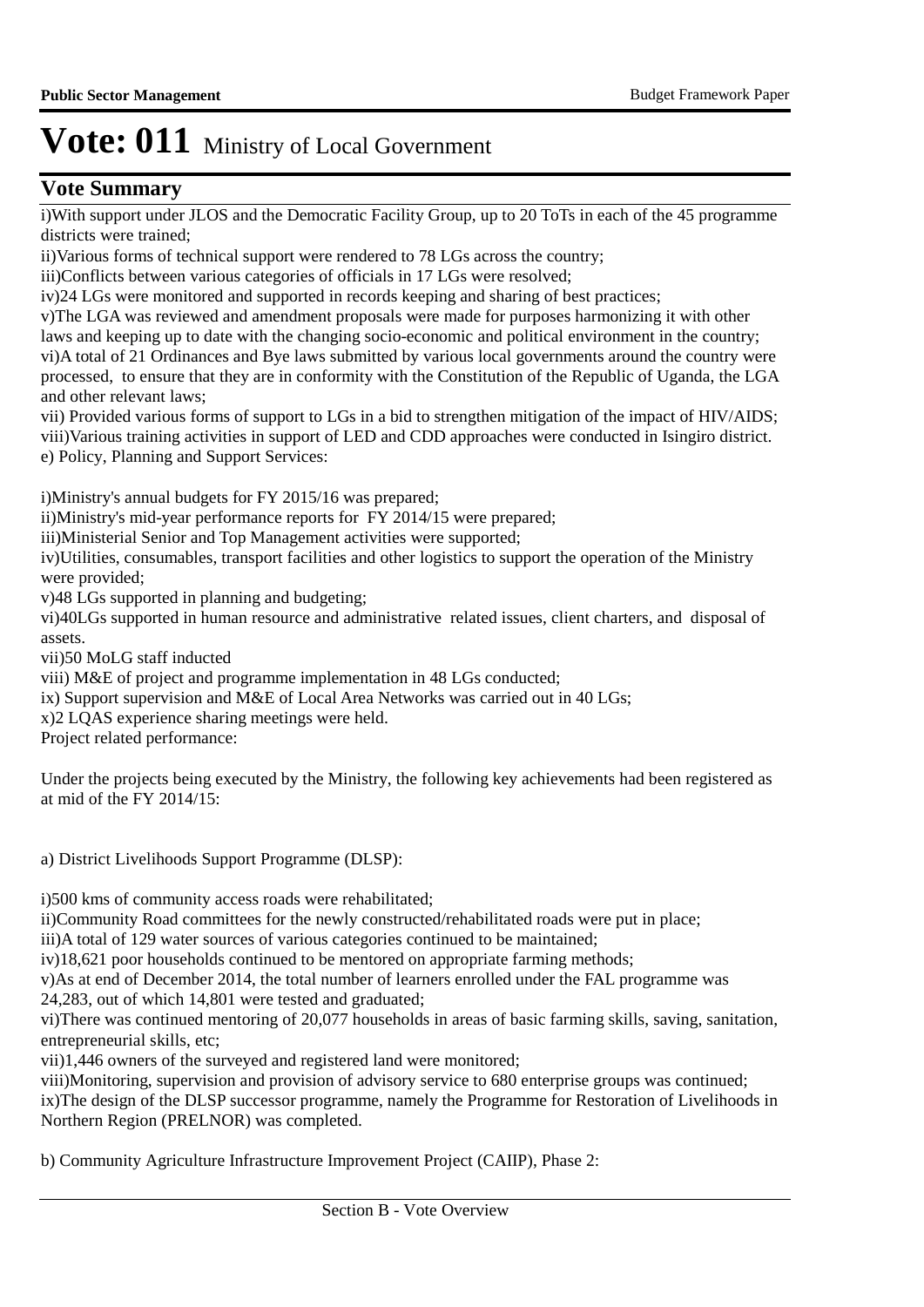### **Vote Summary**

i)2,650 kms of Community Access Roads were rehabilitated and handed over to local governments; ii) 230.4 kms of District Feeder roads were rehabilitated and handed over to the respective districts; iii)Supported agro-processing and value addition through the procurement of 95 Agro processing and Value addition facilities including 36 maize mills, 37 grain mills, 14 rice hullers, 3 coffee hullers and 5 milk coolers. Installation and commissioning of 72 completed;

iv) 54 kms of national power grid extended to 57 APF sites to enable the efficient running of the Agroprocessing facilities;

v) Formed and trained 483 Infrastructure Management Committees with a membership of 4,347 members (2,898 men and 1,449 women).

c) Community Agriculture Infrastructure Improvement Project (CAIIP), Phase 3:

i)400 kms of Community Access Roads (CARs) were rehabilitated and handed over to implementing districts;

ii) Project Base line study, Technical Needs Assessment and designs of 79 Agro-processing Facilities completed;

iii)79 Community mobilisation and awareness campaigns were conducted in program sub counties; iv) 251 Infrastructure Management Committees with 2,445 members (1,097 women, 1348 men) were formed and trained in all the implementing districts.

d) Markets Agricultural Trade Improvement Programme (MATIP)

i) Construction of 7 markets of Wandegeya Market in Kampala City, Mpanga Market in Fortportal Municipality, Mbale Central market in Mbale Municipality, Hoima Central Market in Hoima Municipality, Jinja Central market in Jinja Municipality, Lira Main Market in Lira Municipality and Gulu Main Market in Gulu Municipality under the first phase of the project completed and handed over to the respective urban authorities;

ii)10,396 vendors (4,783 males, 5,613 females) re-settled in the five markets of Wandegeya in Kampala City, Mpanga in Fortportal Municipality, Mbale central market in Mbale Municipality, Hoima Central Market in Hoima Municipality and Jinja Central market in Jinja Municipality;

iii)Construction works commenced on Busega Market in Kampala City and Nyendo Market in Masaka Municipality under BADEA Loan.

e) Uganda Good Governance Programme

i)169 staff were supported to complete Accountancy training;

ii) Assessment of the implementation of physical development plans was conducted in 174 Town Councils and 22 Municipalities;

iii)Supported 5 Town Councils in the implementation of physical development plans.

f) Millennium Villages Project (MVP) Phase-II (MVPII)

Water and sanitation

,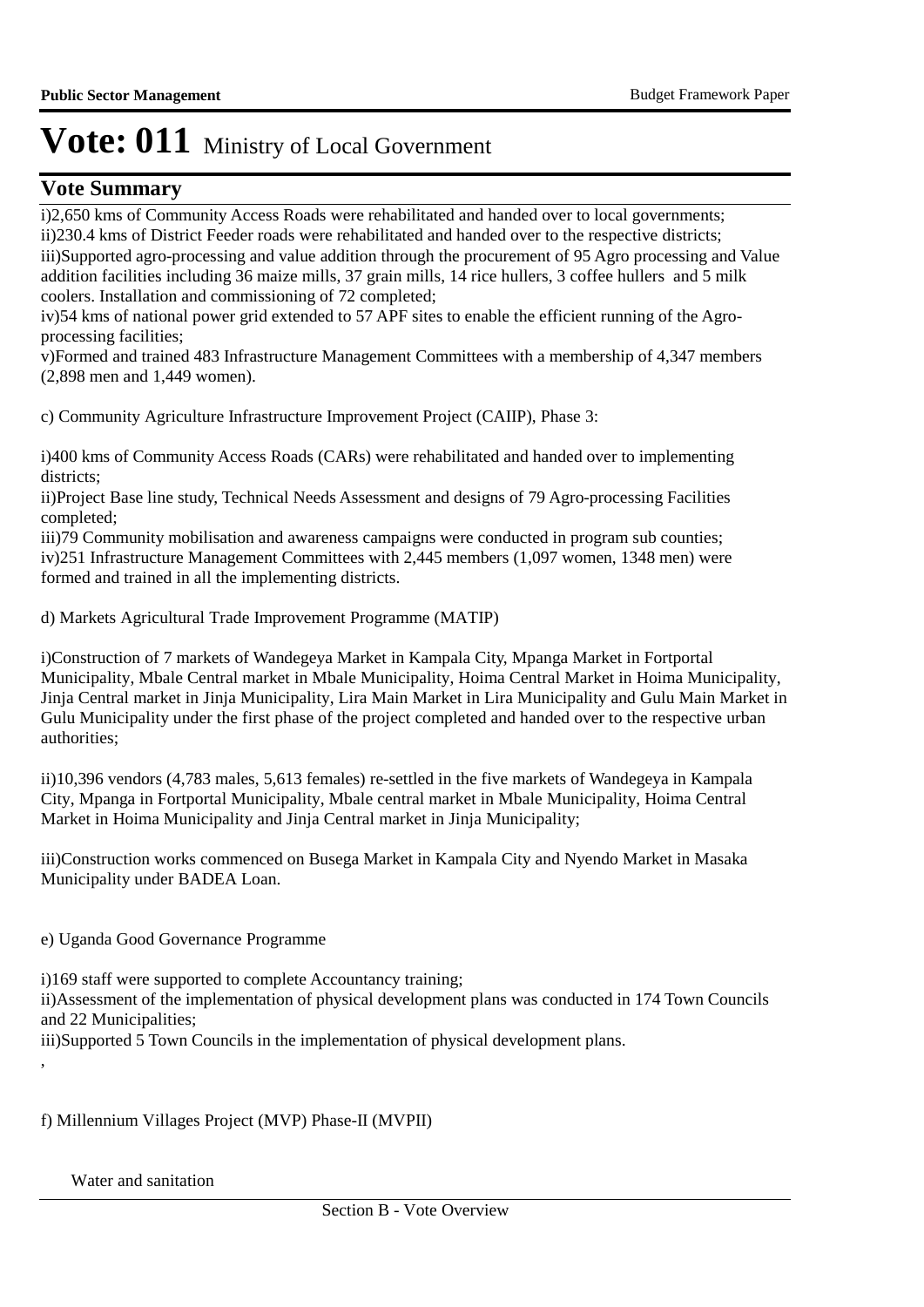### **Vote Summary**

i) The project constructed the Nyamuyanja gravity flow scheme to serve about 15,000 people by March 30th 2015. In the fourth quarter of FY 2014/2015, the pipeline will be expended to cover more 5,000 people.

ii)Rehabilitation and expansion Kabuyanda gravity flow scheme was done to cover an additional 9,000 people. In the April to June 2015, public toilet facilities will be constructed to improve sanitation.

Infrastructure (Roads and Energy)

i)A total of 51 km of community roads were rehabilitated and maintained using "force on account" method by end March 2015. For the period April to June 2015, construction of the following roads will commence: (i) Opening of 35km of community and (ii) rehabilitation of 33 km of district roads. The procurement process is nearing completion.

ii) During the April to June 2015 period, 200 small businesses will be connected to grid electricity using a 50% subsidy. This will increase utilisation of already existing grid lines constructed by the Rural Electrification Agency. In addition 20 biogas units will be constructed.

Agriculture and livestock

i)A total of 7000 farmers have been trained in appropriate agricultural practices by March 2015. In the same period 400 farmers were training in artificial insemination in 5 sub-counties. Also 6 training workshops for extension workers were conducted. An additional 100 farmers are planned to be trained and manuals for extension workers will be developed between April to June 2015.

ii)A total of 820 farmers received postharvest storage bags by March 2015. An additional 2000 will receive the vacuum bags by June 2015.

Education

i)A total of 352 teachers have been trained on teaching literacy and numeracy in lower Primary classes in 21 schools by March 30th 2015. Also 36 teachers were trained in using ICT to improve quality education.

ii) The school meals program was implemented in 21 schools by March 2015. During April to June 2015, an additional 6 schools will join the school feeding program. A total of 1,860 parents were sensitized on sustainability of the school feeding.

Health

i) Procurement of equipment for maternal and child health services was done comprising 36 delivery beds and 30 resuscitation kits and distributed to health centres.

ii)Constructed a staff housing block in a health centre III and repaired of wards and staff houses in 3 other health centers by March 2015.

iii)A total of 31,000 bed nets were distributed to households by March 2015. An additional 10,000 bednets will be distributed in the period April to June 2015.

iv)Trained of 67 community health workers on family planning services.

g) Support to MoLG

i) Funding support to Buvuma Town Council and Kayunga District was provided;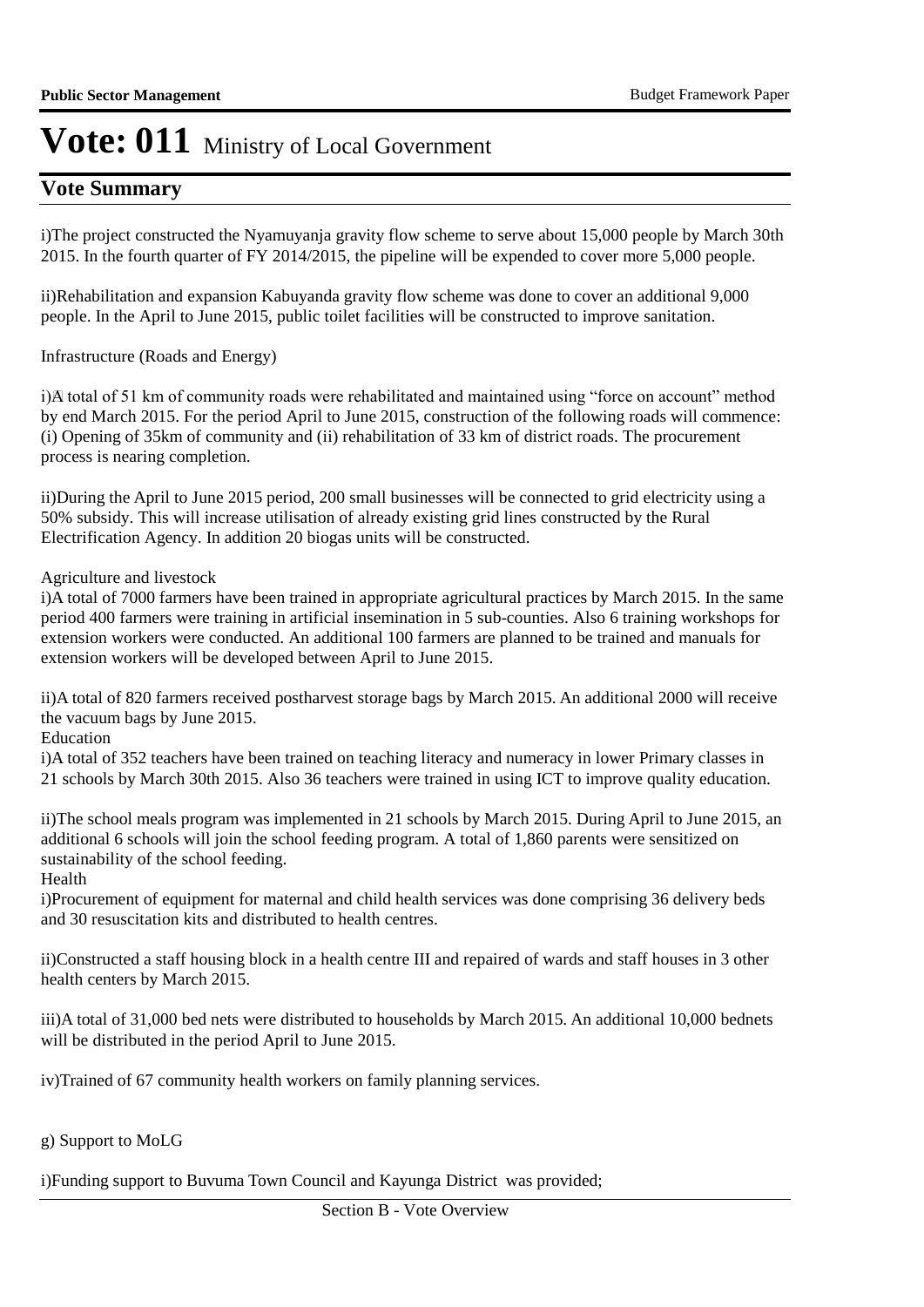### **Vote Summary**

ii) The procurement process for 111 vehicles for the District Chairpersons was initiated; iii) Assorted ICT equipment and computers were procured;

iv)Training activities for MoLG accounts and internal audit staff were conducted;

v)Preparatory activities for the 2015 national assessment of LGs were conducted;

vi) District Nutrition Committees were oriented in 13 LGs;

vii)Planning and PPP guidelines were disseminated in 16 LGs.

h) Uganda Good Governance (UGOGO) Programme

i)169 LG staff members were supported to complete professional accountancy training. Another 23 are due to complete in June 2015.

ii)An assessment of the implementation of physical development plans was conducted in 174 Town Councils and 22 municipalities.

iii)Supported 5 Town councils to implement their physical development plans.

iv) The Ministry launched a Municipal Address system where all properties and roads in urban areas shall be labelled appropriately. The Ministry shall continue to monitor the progress of implementation in 2015/16FY.

v)The Ministry issued guidelines to LGs on how to prepare for the issuance of Local Government bonds as a way for raising local revenues.

vi) The Ministry finalized the preparation and dissemination of Minimum Standards for Service Delivery at the Local Government level. These have now been rolled out to all LGs country wide and shall be part of the National Assessment process.

vii) The Market Act was revised with the support of the Law Reform Commission and shall soon be tabled in Parliament for approval.

viii) The Ministry has continued to monitor the use and implementation of the Anti-Corruption and Good Governance Framework for LGs. A total of 23 LGs were monitored. 6 more shall be monitored by June 2015.

ix)6,000 copies of the LG Public Accounts Regulations were printed. Dissemination shall be done in the remaining quarter of 2014/15FY and in 2015/16FY.

*Preliminary 2015/16 Performance*

DISTRICT ADMINISTRATION DEPARTMENT Support supervision and monitoring was conducted in 9 LGs Quarterly meeting for CAOs and TCs held in Mbarara. Technical support and training conducted in 13 LGs Mityana,Gulu MC, Gulu DLG,Mubende ,Kitgum,Wakiso,Kiryandongo,Amuria Nyoya,Amuru,Oyam,Kitgum, Lamwo

LOCAL COUNCIL DEVELOPMENT

Disseminated revised Local Government standard council rules of procedure in 10 LGs

URBAN ADMINISTRATION DEARTMENT

Support supervision to 4 MC's benefiting from USMID project, Masaka,Mbarara,Kabale and Fortportal conducted.

Support supervision and monitoring to 20 MC's conducted,

Serere,Kasilo,Katakwi,Amuria,Dokolo,Lyantonde,Kaberamaido,Namasale,,Kumi,,Bukedea,Ngora,Ssembab ule,Mateete,Kyotera,Rakai,Kalisizo,Kalungu,Lwengo,Kiboga,Bukomero

Training on hands on support and physical planning conducted to Matuga Town Board and to Buvuma,Bulambuli ,Igorora and Kibito Town Councils

LOCAL GOVERNMENT INSPECTION AND ASSESSMENT Routine inspection was conducted in 30 HLGs and 60 LLGs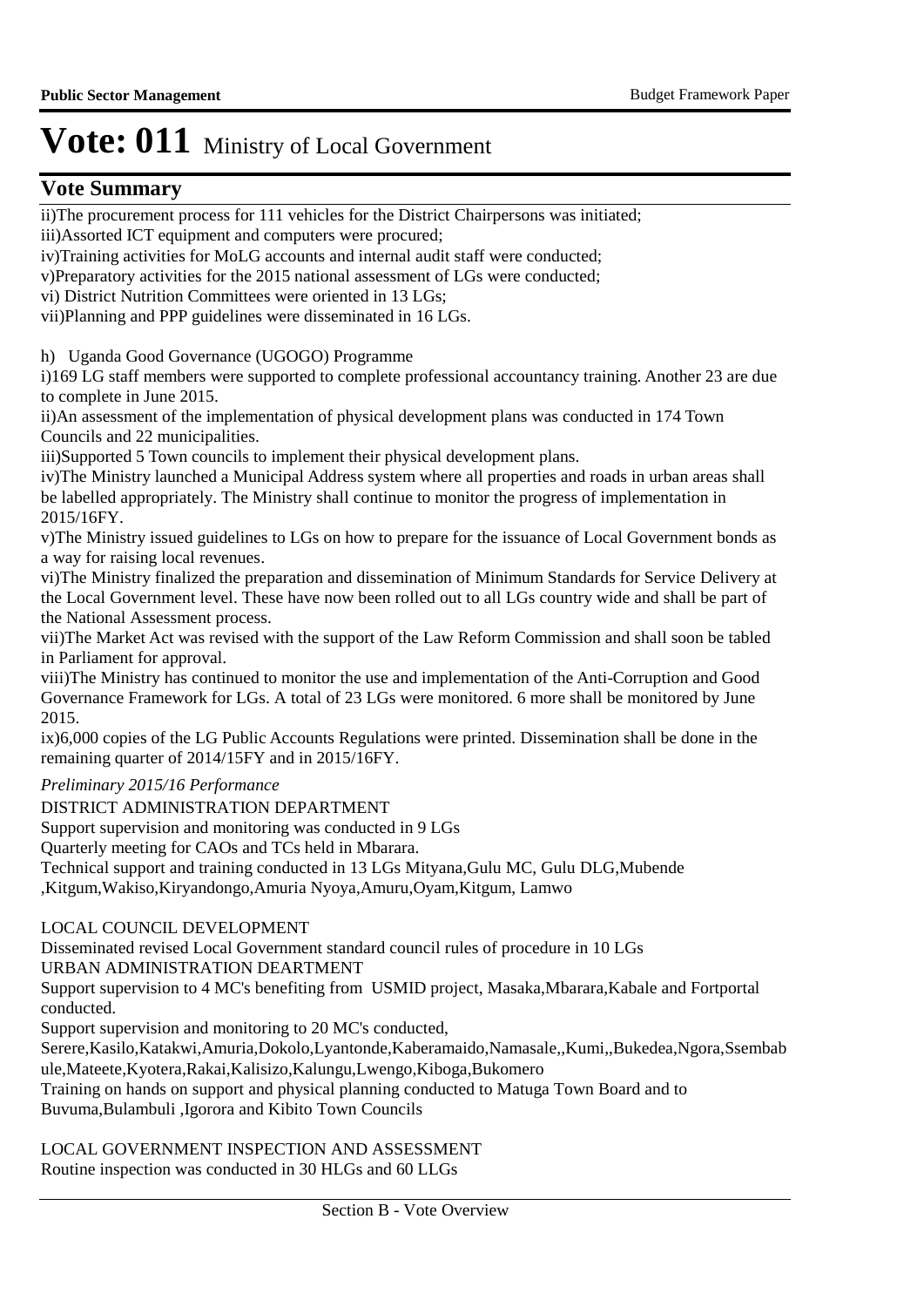### **Vote Summary**

35 LGs were covered by the National assessment exercise Routine inspection and monitoring activities conducted in 5 Municipalities, 42 Town Councils Back up support in financial management and accountability provided to 4 weak Urban Councils. 3 Urban Councils supported to enhance local revenues.

#### POLICY PLANNING AND SUPPORT SERVICES

3 Senior and 1 Top management meetings conducted. 5 staff trained, Quartely rent obligations settled. Periodic financial reports prepared and submitted. Utilities.consumables.transport facilities and other logistical resources in support of Ministry operations during the first Quarter were provided Ministry's annual budget for FY 2015/16 prepared. Quarterly performance report for FY 2015/16 produced. Planning, M&E of project and programme implementation in 18 LGs conducted. ICT function in MoLG and 15 LGs supported including the LAQS Quarter 1 internal Audit reports produced and 8 LGs visited

#### **PROJECTS**

CAIIP II 170Km constructed and handed over to the respective LGs 95 agro-processing facilities installed todate and 66 are so far operational

### COMMUNITY AGRICULTURE AND INFRASTRUCTURE IMPROVEMENT PROJECT

Monitoring and technical support provided to 15 districts under the project. Construction of 58 shelters for Agro-processing facilities has commenced. 263 Km of community access roads rehabilitated and handed over to the respective Local Governments.

#### MARKET AND AGRIC TRADE IMPROVEMENT PROGRAMME

Procurement of consultants for design review and construction supervision is ongoing.

#### MELLINIUM VILLAGES PROJECTS II

Preparatory activities for induction of councilors undertaken construction of water sources, Health centres , roads and school infrastructure undertaken in Isingiro Local Governments Economic Development Initiative implemented construction of 1 school block undertaken

SUPPORT TO MINISTRY OF LOCAL GOVERNMENT 10th JARD and African Day of Decentralization held.- CAOs' quarterly meetings conducted 480 staff trained Planning and PPP guidelines disseminated in 8 LGs

District Nutrition committees oriented in 4 LGs M&E of projects and programmes in 8 LGs conducted 2 TC Implementation of physical plans supported, and 2 TCs trained and supervised on physical planning Monitoring, supervision of road equipment carried out in 22 LGs

#### **Table V2.1: Past and 2016/17 Key Vote Outputs\***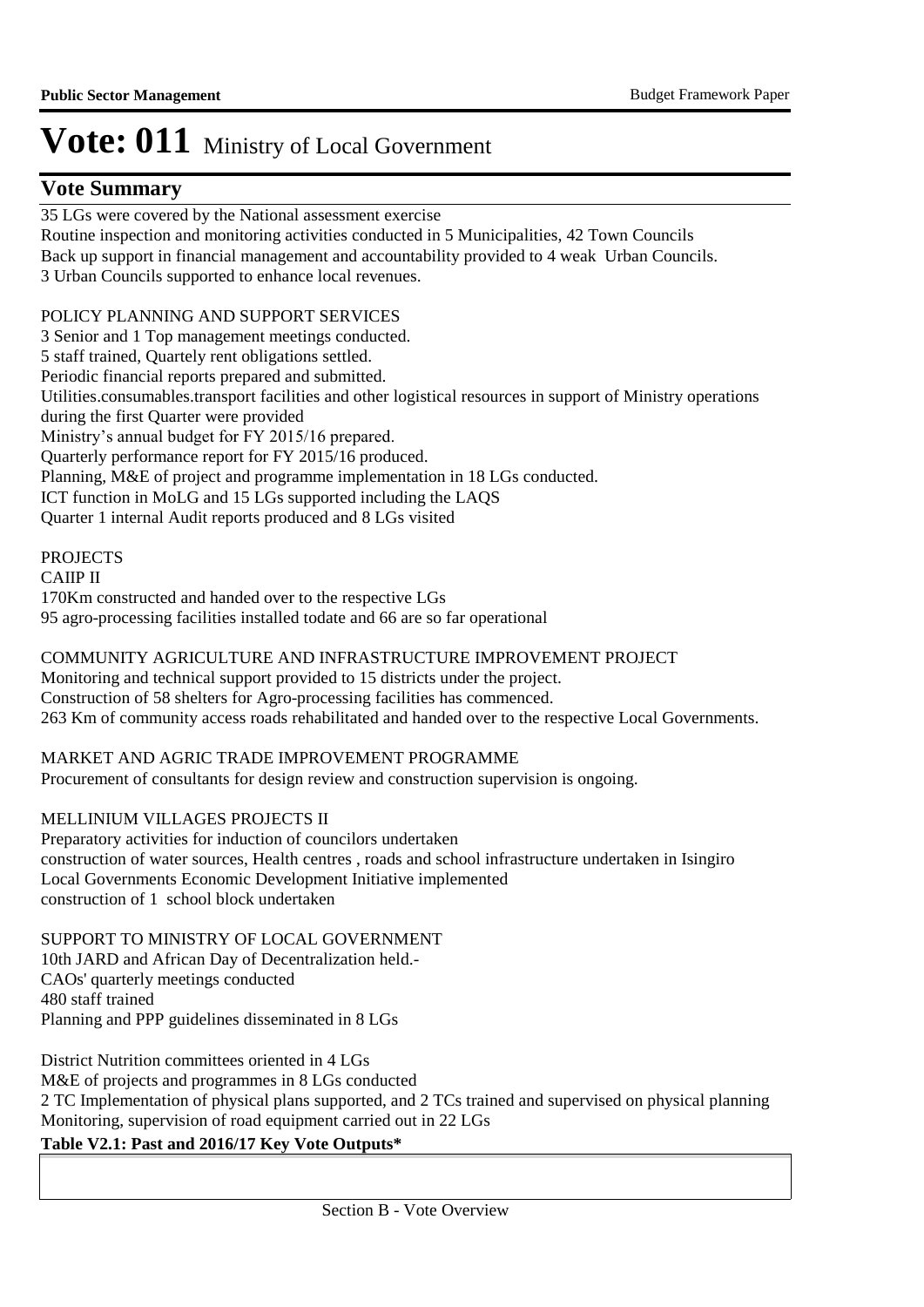## **Vote Summary**

| Vote, Vote Function<br><b>Key Output</b>                                                                           | 2015/16<br><b>Spending and Outputs</b><br><b>Approved Budget and</b><br><b>Achieved by End Sept</b><br><b>Planned outputs</b>  |        |                                                                                                            |                                 | 2016/17<br><b>Proposed Budget and</b><br><b>Planned Outputs</b>                        |         |
|--------------------------------------------------------------------------------------------------------------------|--------------------------------------------------------------------------------------------------------------------------------|--------|------------------------------------------------------------------------------------------------------------|---------------------------------|----------------------------------------------------------------------------------------|---------|
| <b>Vote: 011 Ministry of Local Government</b>                                                                      |                                                                                                                                |        |                                                                                                            |                                 |                                                                                        |         |
| Vote Function: 1321 District Administration and Development                                                        |                                                                                                                                |        |                                                                                                            |                                 |                                                                                        |         |
| <b>Output: 132101</b>                                                                                              | Monitoring and Support Supervision of LGs.                                                                                     |        |                                                                                                            |                                 |                                                                                        |         |
| Description of Outputs:                                                                                            | Support supervision and<br>monitoring visits conducted in<br>80 LGs.                                                           |        | Support supervision and<br>12 LGs                                                                          | monitoring visits conducted in  | Support supervision and<br>monitoring visits conducted in<br>80 LGs.                   |         |
| Performance Indicators:<br>% of LGs with functional<br>TPCs, PACs, DSCs, Land<br>Boards and contracts<br>committes | 72                                                                                                                             |        | 100                                                                                                        |                                 | 75                                                                                     |         |
| Output Cost: UShs Bn:                                                                                              |                                                                                                                                | 7.655  | $UShs Bn$ :                                                                                                | 0.081                           | <b>UShs Bn:</b>                                                                        | 16.047  |
| Output Cost Excl. Ext Fin. UShs Bn:                                                                                |                                                                                                                                | 5.855  | UShs Bn:                                                                                                   | 0.081                           | <b>UShs Bn:</b>                                                                        | 8.347   |
| <b>Vote Function Cost</b>                                                                                          | <b>UShs Bn:</b>                                                                                                                |        | 107.606 UShs Bn:                                                                                           |                                 | 0.210 UShs Bn:                                                                         | 115.665 |
| VF Cost Excl. Ext Fin.                                                                                             | <b>UShs Bn</b>                                                                                                                 | 26.619 | <b>UShs Bn</b>                                                                                             |                                 | 0.210 UShs Bn                                                                          | 10.787  |
| Vote Function: 1322 Local Council Development                                                                      |                                                                                                                                |        |                                                                                                            |                                 |                                                                                        |         |
|                                                                                                                    |                                                                                                                                |        |                                                                                                            |                                 |                                                                                        |         |
| <b>Output: 132201</b><br>Description of Outputs:                                                                   | <b>Local Government Councilors trained.</b><br>African day on decentralisation<br>and Public Administration<br>conference held |        | and Public Adminstration<br>conference held                                                                | African day on decentralization | African day on decentralisation<br>and Public Administration<br>conference held        |         |
| Performance Indicators:                                                                                            |                                                                                                                                |        |                                                                                                            |                                 |                                                                                        |         |
| LGs capacity                                                                                                       | 20                                                                                                                             |        | 25                                                                                                         |                                 | 20                                                                                     |         |
| improved/Councillors trained                                                                                       |                                                                                                                                |        |                                                                                                            |                                 |                                                                                        |         |
| Output Cost: UShs Bn:                                                                                              |                                                                                                                                | 0.351  | $UShs Bn$ :                                                                                                | 0.051                           | <b>UShs Bn:</b>                                                                        | 0.189   |
| <b>Output: 132205</b>                                                                                              | LGs supported to implement LED and the CDD approaches                                                                          |        |                                                                                                            |                                 |                                                                                        |         |
| <b>Description of Outputs:</b>                                                                                     | Millenium Village Project<br>implemented and LED and<br>CDD monitored in 40 LGs                                                |        | Millenium Village Project<br>implemented and LED and<br>LED training module for LGs<br>are being developed | CDD monitored in 10 LGs and     | <b>Millenium Village Project</b><br>implemented and LED and<br>CDD monitored in 40 LGs |         |
| Output Cost: UShs Bn:                                                                                              |                                                                                                                                | 1.275  | UShs Bn:                                                                                                   | 0.029                           | <b>UShs Bn:</b>                                                                        | 0.100   |
| Output Cost Excl. Ext Fin. UShs Bn:                                                                                |                                                                                                                                | 0.345  | UShs Bn:                                                                                                   | 0.029                           | <b>UShs Bn:</b>                                                                        | 0.100   |
| <b>Vote Function Cost</b>                                                                                          | <b>UShs Bn:</b>                                                                                                                |        | 4.947 UShs Bn:                                                                                             |                                 | 0.143 <i>UShs Bn:</i>                                                                  | 6.649   |
| VF Cost Excl. Ext Fin.                                                                                             | <b>UShs Bn</b>                                                                                                                 |        | $1.017$ UShs Bn                                                                                            |                                 | 0.143 UShs Bn                                                                          | 1.417   |
| Vote Function: 1323 Urban Administration and Development                                                           |                                                                                                                                |        |                                                                                                            |                                 |                                                                                        |         |
| <b>Output: 132301</b>                                                                                              | Monitoring and support to service delivery by Urban Councils.                                                                  |        |                                                                                                            |                                 |                                                                                        |         |
| Description of Outputs:                                                                                            | Monitoring visits conducted in<br>80 Urban Councils.                                                                           |        | 20                                                                                                         |                                 | Monitoring visits conducted in<br>80 Urban Councils.                                   |         |
| Performance Indicators:<br>%age of Functional TPC,<br>PPC, and Contract                                            | 72                                                                                                                             |        | 20                                                                                                         |                                 | 72                                                                                     |         |
| Committees<br>%age of Districts with Urban 111<br>Councils represented on<br>DSCs, Land Boards and<br>PAC's        |                                                                                                                                |        | 17                                                                                                         |                                 | <b>111</b>                                                                             |         |
| %age of Urban Councils<br>with Road Sanitary and<br>Firefighting Equipment<br>monitored                            | 80                                                                                                                             |        | 20                                                                                                         |                                 | 80                                                                                     |         |
| %age of Urban Councils                                                                                             | 80                                                                                                                             |        | 20                                                                                                         |                                 | 80                                                                                     |         |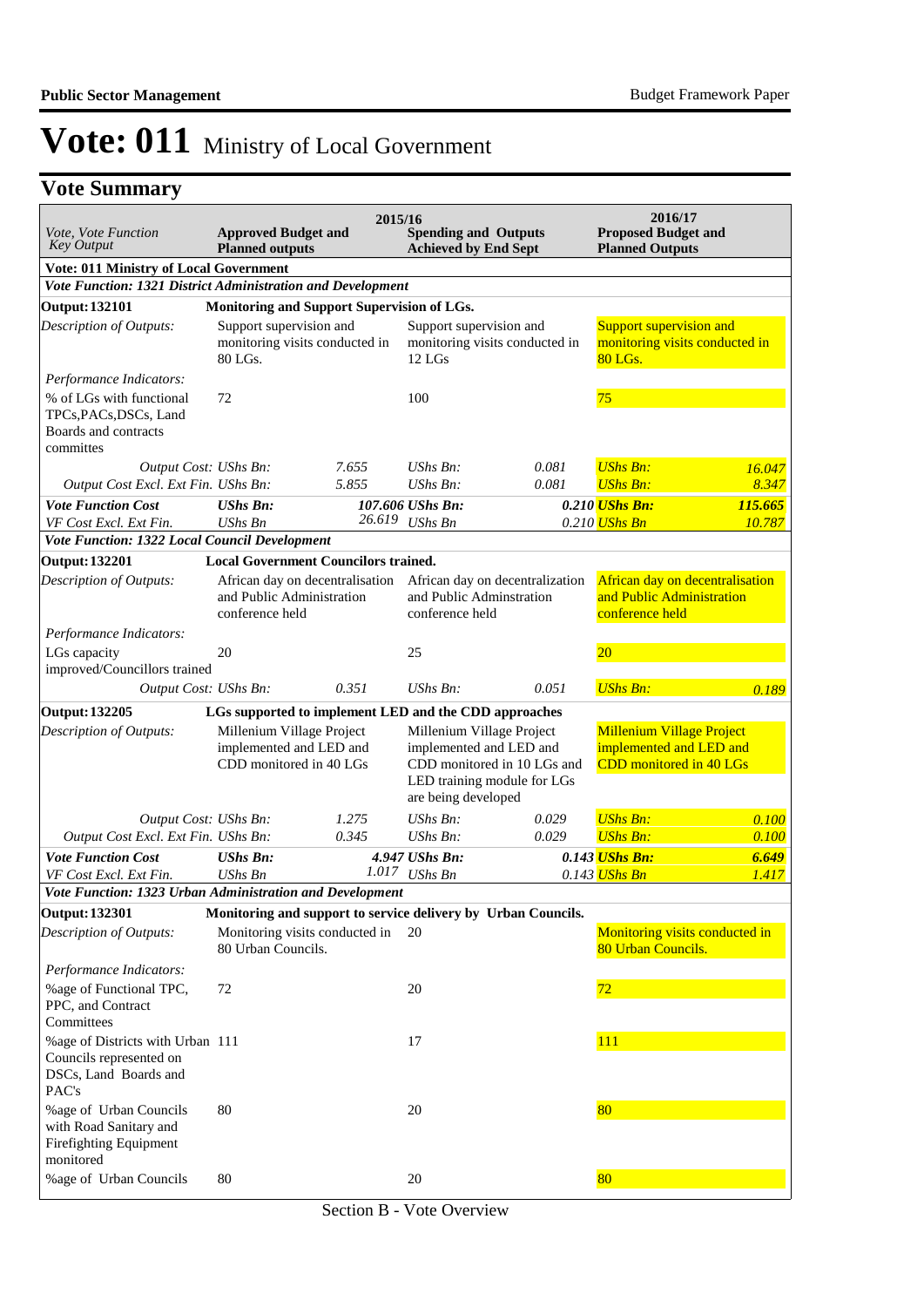## **Vote Summary**

| Vote, Vote Function<br><b>Key Output</b>                       | <b>Approved Budget and</b><br><b>Planned outputs</b>         | 2015/16 | <b>Spending and Outputs</b><br><b>Achieved by End Sept</b>  |       | 2016/17<br><b>Proposed Budget and</b><br><b>Planned Outputs</b> |       |
|----------------------------------------------------------------|--------------------------------------------------------------|---------|-------------------------------------------------------------|-------|-----------------------------------------------------------------|-------|
| which have implemented                                         |                                                              |         |                                                             |       |                                                                 |       |
| <b>Physical Development Plans</b>                              |                                                              |         |                                                             |       |                                                                 |       |
| %age of Urban Councils<br>that have implemented                | 80                                                           |         | 20                                                          |       | 80                                                              |       |
| recommendations in                                             |                                                              |         |                                                             |       |                                                                 |       |
| inspection reports                                             |                                                              |         |                                                             |       |                                                                 |       |
| Output Cost: UShs Bn:                                          |                                                              | 0.752   | $UShs Bn$ :                                                 | 0.032 | <b>UShs Bn:</b>                                                 | 0.720 |
| <b>Output: 132302</b>                                          | <b>Technical support and training of Urban Councils</b>      |         |                                                             |       |                                                                 |       |
| Description of Outputs:                                        | 11 urban councils trained                                    |         | 2 urban councils trained                                    |       | 11 urban councils trained                                       |       |
| Performance Indicators:                                        |                                                              |         |                                                             |       |                                                                 |       |
| % of Urban Councils whose                                      | 11                                                           |         | 3                                                           |       | 11                                                              |       |
| technical and political                                        |                                                              |         |                                                             |       |                                                                 |       |
| leaders have been trained                                      |                                                              |         |                                                             |       |                                                                 |       |
| % of Urban Councils and<br><b>Physical Planning</b>            | 11                                                           |         | 3                                                           |       | 11                                                              |       |
| committees trained.                                            |                                                              |         |                                                             |       |                                                                 |       |
| Output Cost: UShs Bn:                                          |                                                              | 0.188   | $UShs Bn$ :                                                 | 0.036 | <b>UShs Bn:</b>                                                 | 0.048 |
| <b>Vote Function Cost</b>                                      | <b>UShs Bn:</b>                                              |         | $0.940$ UShs Bn:                                            |       | 0.068 UShs Bn:                                                  | 0.768 |
| Vote Function: 1324 Local Government Inspection and Assessment |                                                              |         |                                                             |       |                                                                 |       |
| <b>Output: 132401</b>                                          | <b>Inspection and monitoring of LGs</b>                      |         |                                                             |       |                                                                 |       |
| Description of Outputs:                                        | outine inspection and<br>monitoring visits conducted in      |         | 30 HLGs.60 LLGs                                             |       | outine inspection and<br>monitoring visits conducted in         |       |
|                                                                | 111 districts, 18 urban councils,                            |         |                                                             |       | 111 districts, 18 urban councils,                               |       |
|                                                                | 22 MCs, 174 TCs, 20                                          |         |                                                             |       | 22 MCs, 174 TCs, 20                                             |       |
| Performance Indicators:                                        |                                                              |         |                                                             |       |                                                                 |       |
| Number of local                                                | 111                                                          |         | 30                                                          |       | 111                                                             |       |
| governments covered by<br>routine inspection                   |                                                              |         |                                                             |       |                                                                 |       |
| Output Cost: UShs Bn:                                          |                                                              | 1.129   | UShs Bn:                                                    | 0.094 | <b>UShs Bn:</b>                                                 | 0.913 |
| <b>Output: 132402</b>                                          |                                                              |         | Financial Management and Accoutability in LGs Strengthenned |       |                                                                 |       |
| Description of Outputs:                                        | 20 districts and 18 urban                                    |         | $\overline{c}$                                              |       | 20 districts and 18 urban                                       |       |
|                                                                | councils LGs supported with                                  |         |                                                             |       | councils LGs supported with                                     |       |
|                                                                | interventions in financial<br>management and accountability. |         |                                                             |       | interventions in financial<br>management and accountability.    |       |
| Performance Indicators:                                        |                                                              |         |                                                             |       |                                                                 |       |
| % of Urban councils with                                       | 40                                                           |         | 9                                                           |       | 40                                                              |       |
| clean audit reports(annual                                     |                                                              |         |                                                             |       |                                                                 |       |
| unqualified opinion)<br>% of Urban councils meeting 100        |                                                              |         | 25                                                          |       | 100                                                             |       |
| minimum conditions                                             |                                                              |         |                                                             |       |                                                                 |       |
| % of MC meeting minimum 100                                    |                                                              |         | 25                                                          |       | 100                                                             |       |
| conditions                                                     |                                                              |         |                                                             |       |                                                                 |       |
| % of LGs with clean audit                                      | 40                                                           |         | 36                                                          |       | 40                                                              |       |
| reports(annual unqualified<br>opinion)                         |                                                              |         |                                                             |       |                                                                 |       |
| % of districts meeting                                         | 100                                                          |         | 25                                                          |       | 100                                                             |       |
| minimum conditions                                             |                                                              |         |                                                             |       |                                                                 |       |
| % of TC meeting minimum<br>conditions                          | -18                                                          |         | 18                                                          |       | 18                                                              |       |
| Output Cost: UShs Bn:                                          |                                                              | 0.108   | <b>UShs Bn:</b>                                             | 0.020 | <b>UShs Bn:</b>                                                 | 0.140 |

Section B - Vote Overview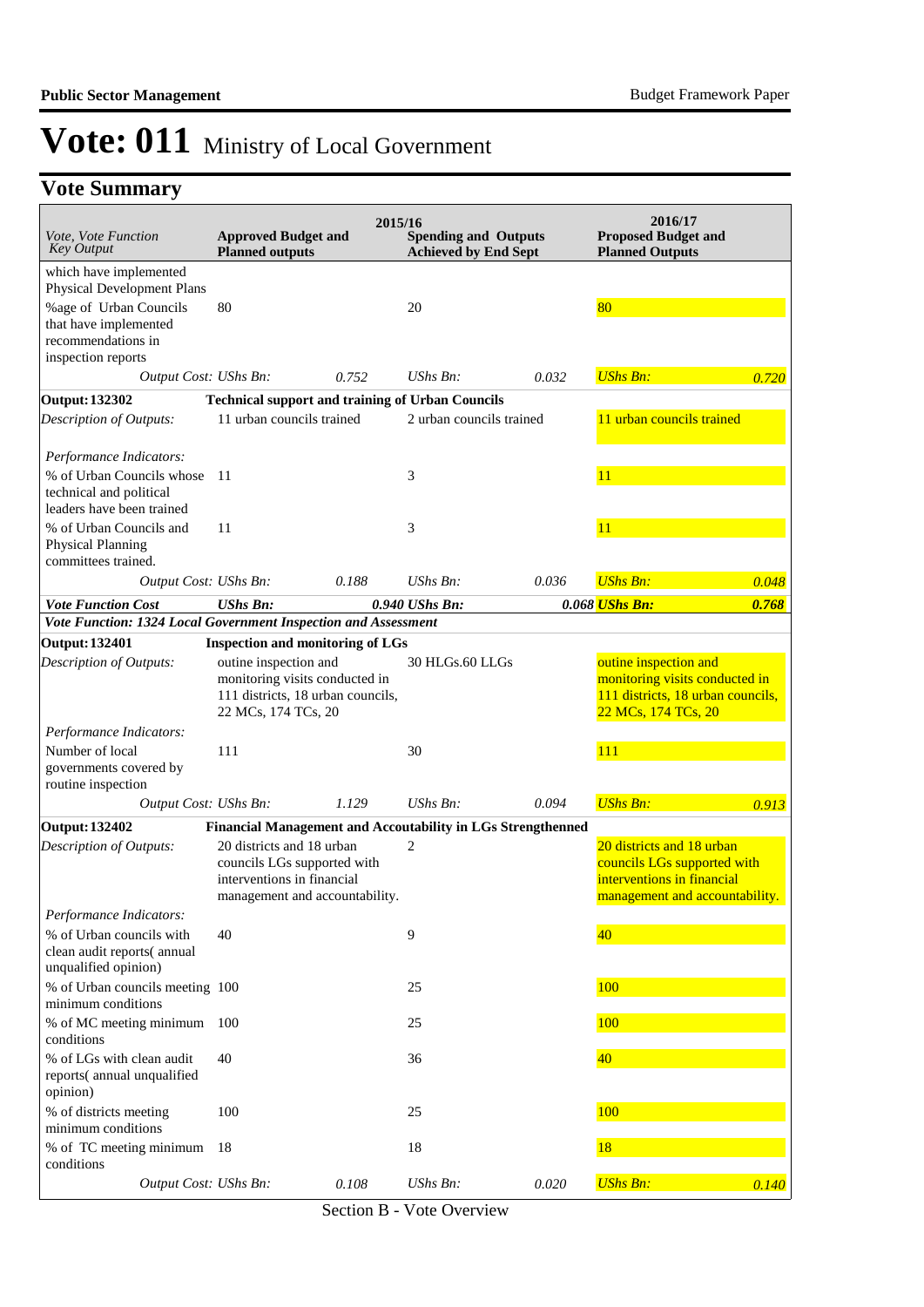### **Vote Summary**

| Vote, Vote Function<br><b>Key Output</b>                                            | <b>Approved Budget and</b><br><b>Planned outputs</b>                                         |       | 2015/16<br><b>Spending and Outputs</b><br><b>Achieved by End Sept</b> |                                                               | 2016/17<br><b>Proposed Budget and</b><br><b>Planned Outputs</b>                    |                                   |
|-------------------------------------------------------------------------------------|----------------------------------------------------------------------------------------------|-------|-----------------------------------------------------------------------|---------------------------------------------------------------|------------------------------------------------------------------------------------|-----------------------------------|
| Output: 132403                                                                      | <b>Annual National Assessment of LGs</b>                                                     |       |                                                                       |                                                               |                                                                                    |                                   |
| <b>Description of Outputs:</b>                                                      | 111 LGs, 196 and Urban<br>Councils covered by the<br>national assessment exercise.           |       |                                                                       | 35 HLGs were asseed and 40%<br>of the lower local governments | 111 LGs, 196 and Urban<br>Councils covered by the<br>national assessment exercise. |                                   |
| Performance Indicators:                                                             |                                                                                              |       |                                                                       |                                                               |                                                                                    |                                   |
| Number of local<br>governments meeting<br>minimum conditions on<br>service delivery | 111                                                                                          |       | 22                                                                    |                                                               | 111                                                                                |                                   |
| Output Cost: UShs Bn:                                                               |                                                                                              | 0.030 | $UShs Bn:$                                                            | 0.006                                                         | <b>UShs Bn:</b>                                                                    | 0.000                             |
| <b>Output: 132404</b>                                                               | LG local revenue enhancement initiatives implemented                                         |       |                                                                       |                                                               |                                                                                    |                                   |
| Description of Outputs:                                                             | 8 districts and 18 urban councils 2<br>supported on local revenue<br>enhancement activities. |       |                                                                       |                                                               | supported on local revenue<br>enhancement activities.                              | 8 districts and 18 urban councils |
| Performance Indicators:                                                             |                                                                                              |       |                                                                       |                                                               |                                                                                    |                                   |
| Number of local<br>governments with improved<br>Local Revenue collections           | 8                                                                                            |       | $\overline{c}$                                                        |                                                               | 8                                                                                  |                                   |
| Output Cost: UShs Bn:                                                               |                                                                                              | 0.081 | $UShs Bn$ :                                                           | 0.013                                                         | <b>UShs Bn:</b>                                                                    | 0.025                             |
| <b>Vote Function Cost</b>                                                           | <b>UShs Bn:</b>                                                                              |       | 1.348 UShs Bn:                                                        |                                                               | 0.133 UShs Bn:                                                                     | 1.078                             |
| Vote Function: 1349 Policy, Planning and Support Services                           |                                                                                              |       |                                                                       |                                                               |                                                                                    |                                   |
| <b>Vote Function Cost</b>                                                           | <b>UShs Bn:</b>                                                                              |       | 22.174 UShs Bn:                                                       |                                                               | 3.051 <i>UShs Bn:</i>                                                              | 17.565                            |
| <b>Cost of Vote Services:</b>                                                       | $UShs Bn$ :                                                                                  |       | 117.656 UShs Bn:                                                      |                                                               | 3.604 <i>UShs Bn:</i>                                                              | 141.725                           |
| Vote Cost Excl. Ext Fin.                                                            | $UShs$ $Bn$                                                                                  |       | 52.097 UShs Bn                                                        |                                                               | 3.604 <i>UShs Bn</i>                                                               | 31.615                            |

*\* Excluding Taxes and Arrears*

*2016/17 Planned Outputs*

District Administration

Support supervision and monitoring visits conducted in 70 LGs;

4 Quarterly meetings of CAOs and Town Clerks conducted.

JARD and ADLD conducted

Technical support and training of LG officials conducted in 100 LGs.

Local Council Development

Local Councils inducted and trained

Intra and crossborder conflicts resolved

50 LGs supported to implement LED and the CDD approaches

Urban Administration and Development

Support supervision and Monitoring in 34 Municipal Councils and 70 Town Councils carried out.

Urban councils trained in urban service delivery

Local Government Inspection and Assessment

Routine and periodic inspection of 115 Districts conducted.

IFMS sites supported

National assessment of LGs carried out

Capacity for local revenue mobilization enhanced in 5 LGs.

Routine inspection and monitoring activities conducted in 196 Urban Councils, i.e. 34 Municipalities, 187 Town Councils

Back up support in financial management and accountability provided to 13 new town councils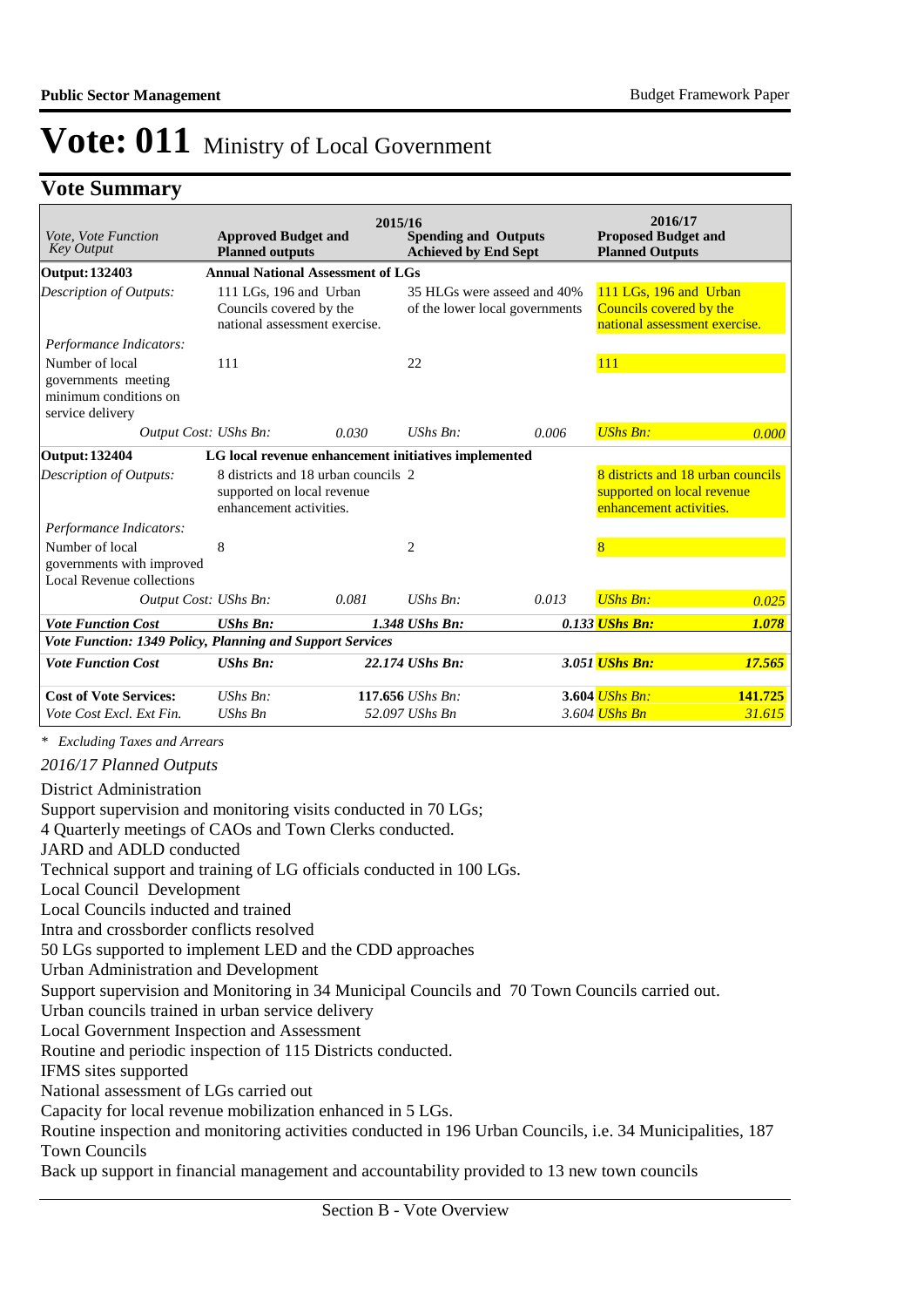### **Vote Summary**

20 Urban Councils supported to enhance local revenues. Policy, planning and support services 12 Senior and 8 Top Management meetings held, field visits and political monitoring carried out in 70 LGs Ministry's human resource trained Rental obligations settled; Periodical financial reports prepared and submitted; utilities, consumables, transport facilities and other logistics procured to support the Ministry's operations; Procurement and, registry functions of the Ministry supported Ministry's annual budget for FY 2016/17 prepared; 4 Ministry's Quarterly Performance reports for FY 2016/17 produced; Planning and budgeting functions in 40 LGs strengthened; M&E of project and programme implementation in 80 LGs conducted; LG PPP implementation supported in 20 LGs; ICT functions in MoLG and 40 LGs supported. Four internal Audit reports produced and 40 LGs visited Projects

COMMUNITY AGRIC AND INFRASTRUCTURE IMPROVEMENT PROJECT II 600 km of Batch C completed

MARKET AND AGRICULTURE TRADE IMPROVEMENT PROJECT Busega and Nyendo(Masaka)markets constructed

COMMUNITY AGRIC AND INFRASTRUCTURE IMPROVEMENT PROJECT Project implementation monitored and supervised 31 districts Agro processing shelters completed 1000km of community access roads rehabilitated

MARKET AND AGRICULTURE TRADE IMPROVEMENT PROGRAMME Monitoring and supervision of 11 markets 11 markets constructed in Kitgum,Lugazi,Tororo,Kasese,Masaka,Mbarara,Moroto,Soroti,Arua,Entebbe, and Busia

RESTORATION OF LIVELIHOOD IN THE NORTHEN REGION(PRELNOR) Project Monitored and supervised 5 markets constructed 500 km of roads constructed SUPPORT TO MOLG Training of Local Councils 523 LG accounts and Audit staff trained Follow up of JICA , FAO in Northern Uganda, and other projects in LGs Support to LED and CDD,ISNCS initiatives supported. Technical support on implementation of Planning and PPP guidelines supported in 40 LGs Implementation of Food and Nutrition Policy supported in 20 LGs, M & E of LGMSD in 111 LGs conducted Climate Change initiatives supported in LGs Retreats for BFPs, Policy statements and MPs held LGs administrative structures constructed in 4 LGs (pledges)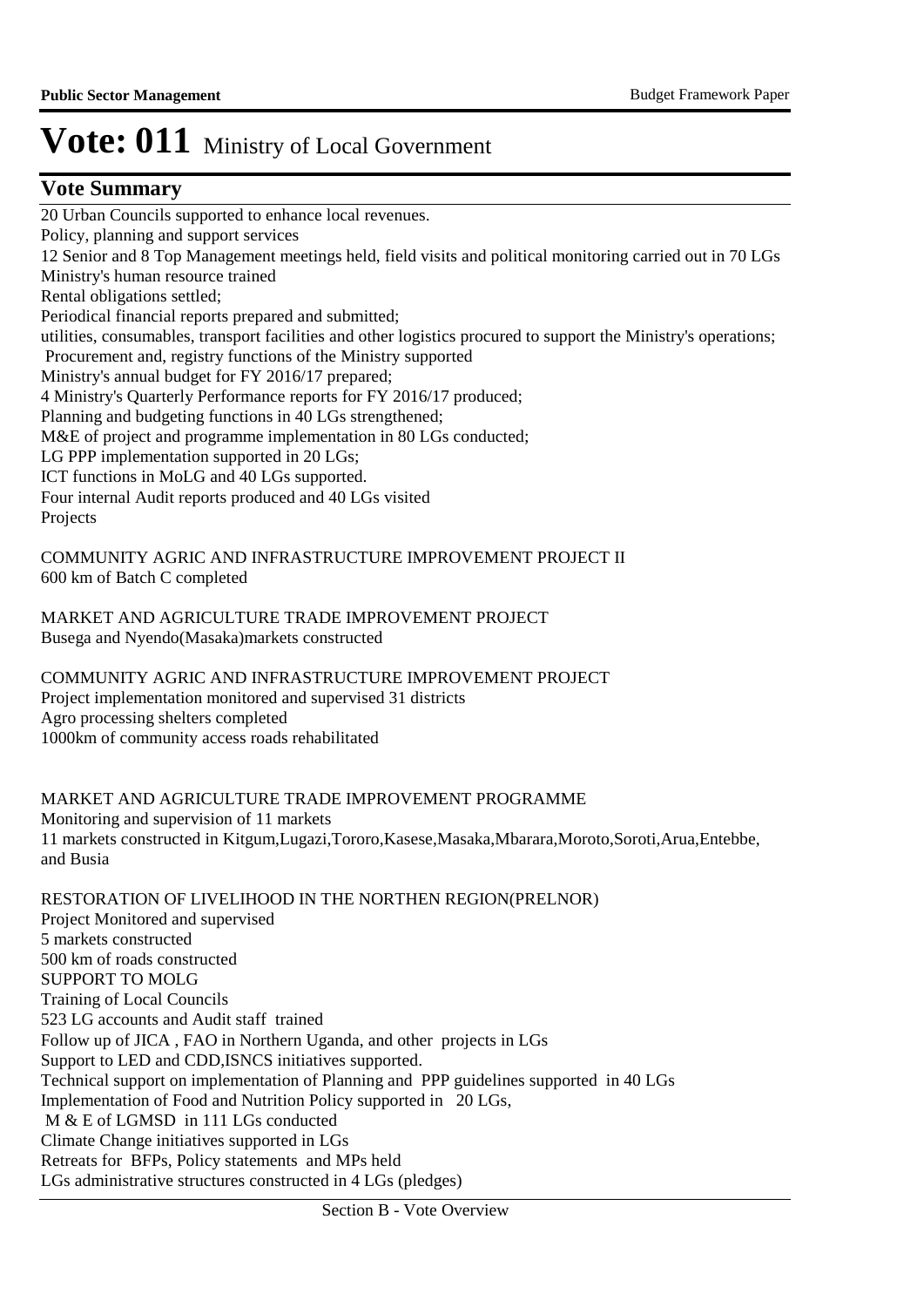### **Vote Summary**

Final payment of 111 district Chairpersons' vehicles settled, 4 vehicles for Ministry and 10 vehicles for LGs under the district revolving fund procured

ICT equipment procured , Assessment tool rolled out,Server room overhauled,website mantained, internet upgraded, and ICT trainings undertaken

Solar equipment procured for 45 institutions in LGs

Office furniture procured

Programs and capital projects monitored in 111 LGs

### **Table V2.2: Past and Medium Term Key Vote Output Indicators\***

|                                                                                          |                           | 2015/16                 |                               |                | <b>MTEF Projections</b> |         |
|------------------------------------------------------------------------------------------|---------------------------|-------------------------|-------------------------------|----------------|-------------------------|---------|
| Vote Function Key Output<br><b>Indicators and Costs:</b>                                 | 2014/15<br><b>Outturn</b> | <b>Approved</b><br>Plan | Outturn by<br><b>End Sept</b> | 2016/17        | 2017/18                 | 2018/19 |
| <b>Vote: 011 Ministry of Local Government</b>                                            |                           |                         |                               |                |                         |         |
| Vote Function: 1321 District Administration and Development                              |                           |                         |                               |                |                         |         |
| % of LGs with functional<br>TPCs, PACs, DSCs, Land Boards and<br>contracts committes     |                           | 72                      | 100                           | 75             |                         |         |
| JARD report produced                                                                     |                           | 80                      | 100                           | 70             |                         |         |
| Restructuring of Local Governments<br>and new Local Government<br>structures formed      |                           | 36                      | 25                            | 36             |                         |         |
| No. of infrastructures improved                                                          |                           | 2,200                   | 170                           | 2200           |                         |         |
| <b>Vote Function Cost (UShs bn)</b>                                                      | N/A                       | 88.803                  | 0.210                         | 115.665        | 140.771                 | 186.659 |
| VF Cost Excl. Ext Fin.                                                                   | 17.741                    | 7.816                   | 0.210                         | 10.787         | N/A                     | N/A     |
| Vote Function:1322 Local Council Development                                             |                           |                         |                               |                |                         |         |
| LGs capacity improved/Councillors<br>trained                                             |                           | 20                      | 25                            | <b>20</b>      |                         |         |
| No. of Local Governments<br>supported, monitored, mentored and<br>supervised             |                           | $\boldsymbol{0}$        | $\vert 0 \vert$               | $\overline{0}$ |                         |         |
| <b>Vote Function Cost (UShs bn)</b>                                                      | N/A                       | 4.947                   | 0.143                         | 6.649          | 5.659                   | 0.760   |
| VF Cost Excl. Ext Fin.                                                                   | 0.480                     | 1.017                   | 0.143                         | 1.417          | N/A                     | N/A     |
| Vote Function:1323 Urban Administration and Development                                  |                           |                         |                               |                |                         |         |
| %age of Urban Councils that have<br>implemented recommendations in<br>inspection reports |                           | 80                      | 20                            | 80             |                         |         |
| %age of Urban Councils which have<br>implemented Physical Development<br>Plans           |                           | 80                      | 20 <sub>2</sub>               | 80             |                         |         |
| %age of Urban Councils with Road<br>Sanitary and Firefighting Equipment<br>monitored     |                           | 80                      | 20 <sub>2</sub>               | 80             |                         |         |
| %age of Districts with Urban<br>Councils represented on DSCs,<br>Land Boards and PAC's   |                           | 111                     | 17                            | 111            |                         |         |
| %age of Functional TPC, PPC, and<br><b>Contract Committees</b>                           |                           | 72                      | 20                            | 72             |                         |         |
| % of Urban Councils and Physical<br>Planning committees trained.                         |                           | 11                      | $\mathbf{3}$                  | 11             |                         |         |
| % of Urban Councils whose<br>technical and political leaders have<br>been trained        |                           | 11                      | $3\vert$                      | 11             |                         |         |
| Vote Function Cost (UShs bn)                                                             | 0.458                     | 0.940                   | 0.068                         | 0.768          | 1.130                   | 1.400   |
| Vote Function:1324 Local Government Inspection and Assessment                            |                           |                         |                               |                |                         |         |

Section B - Vote Overview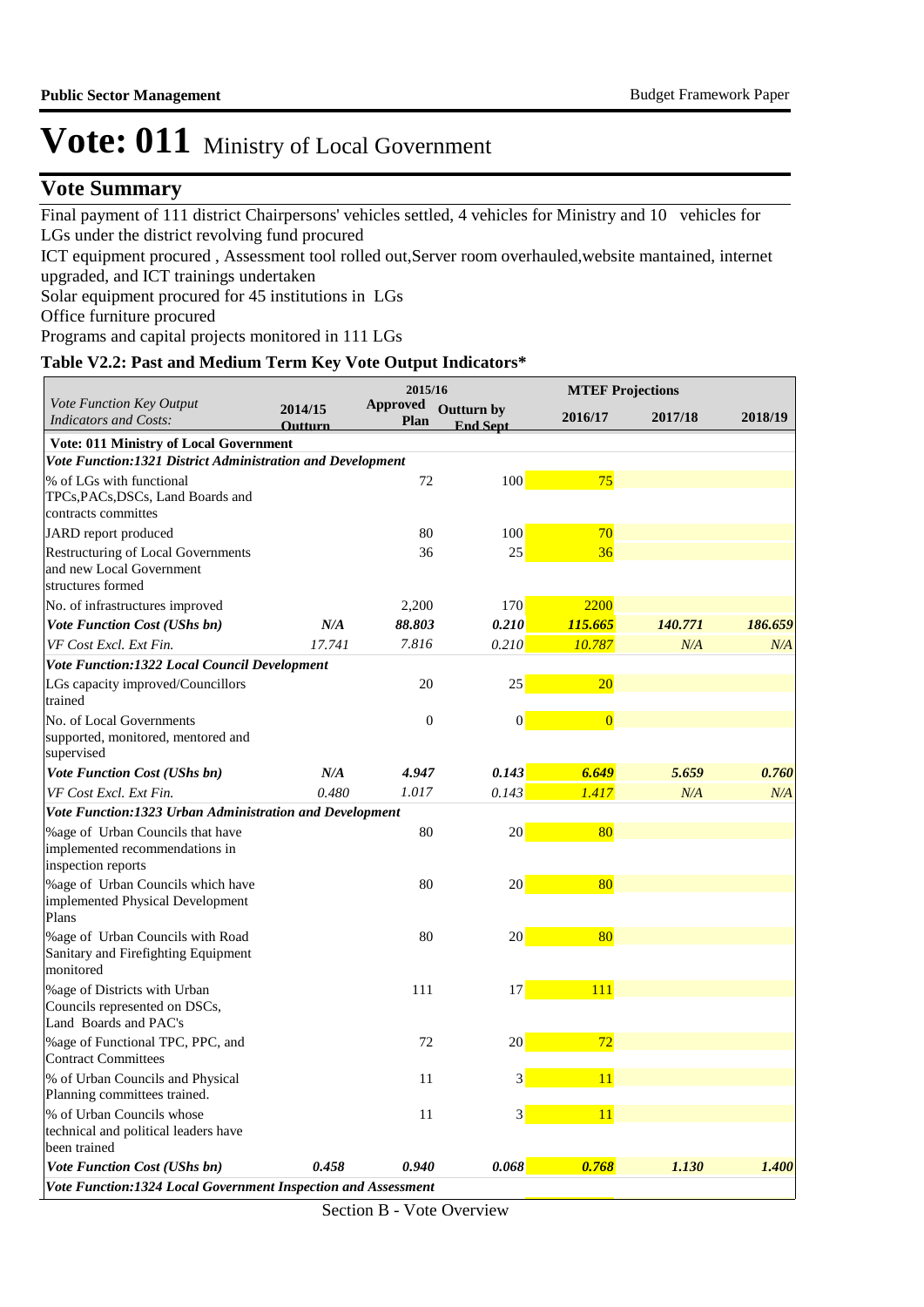### **Vote Summary**

|                                                                                  |                    | 2015/16                        |                                      |                | <b>MTEF Projections</b> |         |
|----------------------------------------------------------------------------------|--------------------|--------------------------------|--------------------------------------|----------------|-------------------------|---------|
| Vote Function Key Output<br><b>Indicators and Costs:</b>                         | 2014/15<br>Outturn | <b>Approved</b><br><b>Plan</b> | <b>Outturn by</b><br><b>End Sept</b> | 2016/17        | 2017/18                 | 2018/19 |
| Number of local governments<br>covered by routine inspection                     |                    | 111                            | 30 <sup>1</sup>                      | 111            |                         |         |
| % of TC meeting minimum<br>conditions                                            |                    | 18                             | 18                                   | 18             |                         |         |
| % of districts meeting minimum<br>conditions                                     |                    | 100                            | 25                                   | 100            |                         |         |
| % of LGs with clean audit reports (<br>annual unqualified opinion)               |                    | 40                             | 36                                   | 40             |                         |         |
| % of MC meeting minimum<br>conditions                                            |                    | 100                            | 25                                   | 100            |                         |         |
| % of Urban councils meeting<br>minimum conditions                                |                    | 100                            | 25                                   | 100            |                         |         |
| % of Urban councils with clean audit<br>reports(annual unqualified opinion)      |                    | 40                             | 9                                    | 40             |                         |         |
| Number of local governments<br>meeting minimum conditions on<br>service delivery |                    | 111                            | 22                                   | 111            |                         |         |
| Number of local governments with<br>improved Local Revenue collections           |                    | 8                              | $\overline{c}$                       | $\overline{8}$ |                         |         |
| <b>Vote Function Cost (UShs bn)</b>                                              | 1.160              | 1.348                          | 0.133                                | 1.078          | 2.011                   | 2.320   |
| Vote Function:1349 Policy, Planning and Support Services                         |                    |                                |                                      |                |                         |         |
| <b>Vote Function Cost (UShs bn)</b>                                              | 7.778              | 21.618                         | 3.051                                | 17.565         | 13.867                  | 12.336  |
| <b>Cost of Vote Services (UShs Bn)</b>                                           | N/A                | 117.656                        | 3.604                                | 141.725        | 163.438                 | 203.475 |
| Vote Cost Excl. Ext Fin                                                          | 27.618             | 32.739                         | 3.604                                | 31.615         | N/A                     | N/A     |

#### *Medium Term Plans*

The medium term plans of the Ministry are to ensure enhanced human resource and institutional capacity of the Ministry as a key central agency charged with coordination of the implementation of the decentralization policy; ensure optimal and rationalized resource transfers to LGs, as well as enhanced capacity to mobilize local revenues; ensure human and institutional capacities of LGs to deliver on their constitutional mandates; ensure increased efficiency and effectiveness of service delivery by LGs; ensure transparency and accountability in the utilization public funds by LGs; ensure enhanced political accountability in LGs, ensure enhanced capacity of LGs for policy formulation, planning and budgeting.

#### **(ii) Efficiency of Vote Budget Allocations**

the Ministry will only finance expenditures which will contribute to the realisation of NDP objectives , and carry out value for money inspections.

#### **Table V2.3: Allocations to Key Sector and Service Delivery Outputs over the Medium Term**

|                                 | $(i)$ Allocation (Shs Bn) |                                 |     | $(ii)$ % Vote Budget |         |          |                                 |         |
|---------------------------------|---------------------------|---------------------------------|-----|----------------------|---------|----------|---------------------------------|---------|
| <b>Billion Uganda Shillings</b> |                           | 2015/16 2016/17 2017/18 2018/19 |     |                      |         |          | 2015/16 2016/17 2017/18 2018/19 |         |
| <b>Key Sector</b>               | 11.6'                     | <b>18.2</b>                     | 3.1 | 3.7                  | $9.8\%$ | $12.8\%$ | $1.9\%$                         | 1.8%    |
| Service Delivery                | 39                        | 2.1                             | 3.1 | 3.7                  | 3.3%    | 1.5%     | $1.9\%$                         | $1.8\%$ |

The costing of road construction has been guided by the standards applied by the ministry of works and Transport

#### **Table V2.4: Key Unit Costs of Services Provided and Services Funded (Shs '000)**

| <b>Unit Cost</b><br><b>Description</b>                            | Actual<br>2014/15 | <b>Planned</b><br>2015/16 | <b>Actual</b><br>by Sept | <b>Proposed</b><br>2016/17 | <b>Costing Assumptions and Reasons for</b><br>any Changes and Variations from Plan |
|-------------------------------------------------------------------|-------------------|---------------------------|--------------------------|----------------------------|------------------------------------------------------------------------------------|
|                                                                   |                   |                           |                          |                            |                                                                                    |
| <i>Vote Function:1321 District Administration and Development</i> |                   |                           |                          |                            |                                                                                    |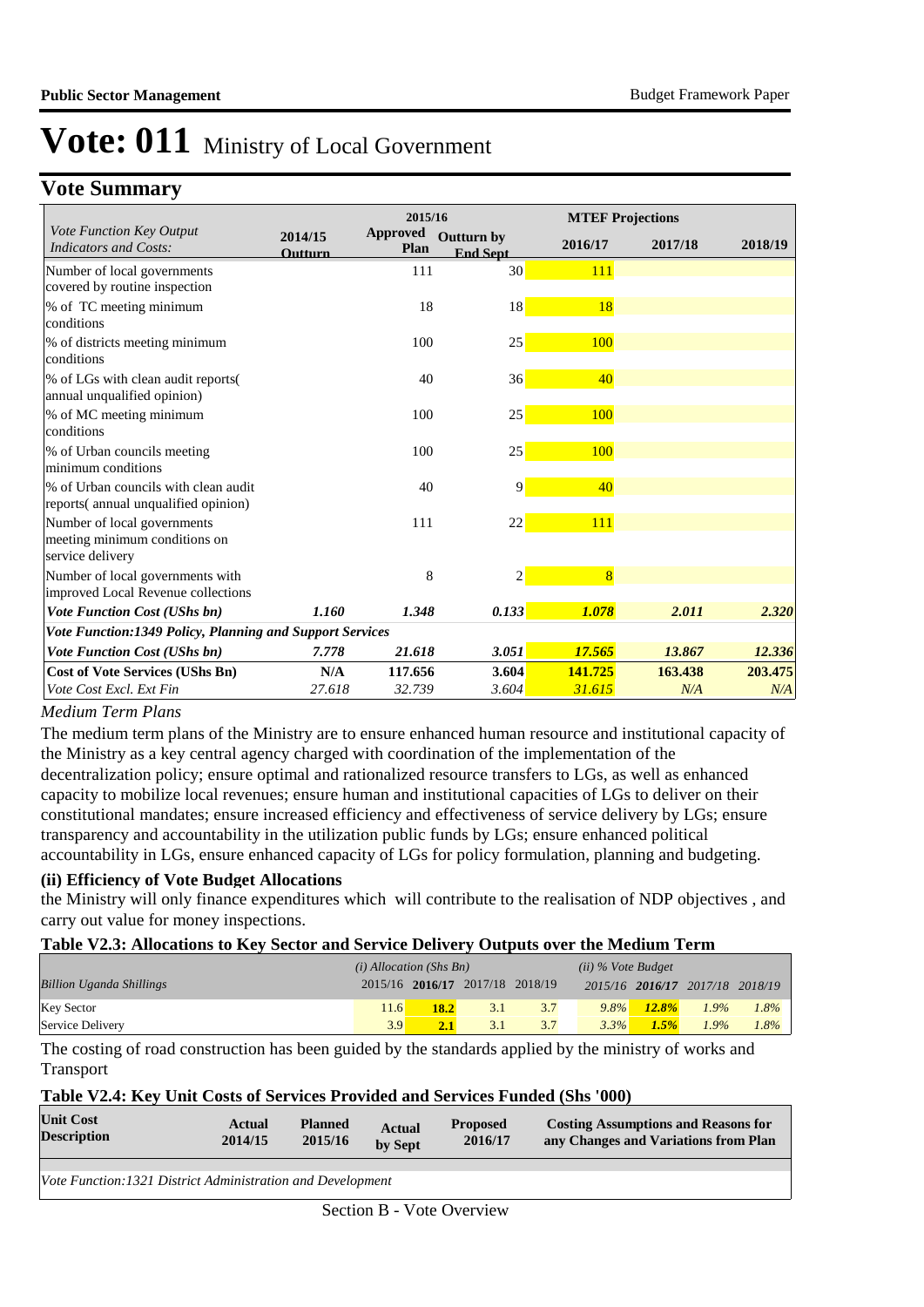## **Vote Summary**

| <b>Unit Cost</b><br><b>Description</b>                                 | Actual<br>2014/15 | <b>Planned</b><br>2015/16 | <b>Actual</b><br>by Sept | <b>Proposed</b><br>2016/17 | <b>Costing Assumptions and Reasons for</b><br>any Changes and Variations from Plan |
|------------------------------------------------------------------------|-------------------|---------------------------|--------------------------|----------------------------|------------------------------------------------------------------------------------|
| <b>NA</b>                                                              |                   |                           |                          |                            | <b>NA</b>                                                                          |
| Vote Function:1322 Local Council Development<br>NA.                    |                   |                           |                          |                            | <b>NA</b>                                                                          |
| Vote Function: 1323 Urban Administration and Development<br><b>NA</b>  |                   |                           |                          |                            | <b>NA</b>                                                                          |
| Vote Function: 1324 Local Government Inspection and Assessment<br>NA.  |                   |                           |                          |                            | NA.                                                                                |
| Vote Function: 1349 Policy, Planning and Support Services<br><b>NA</b> |                   |                           |                          |                            | <b>NA</b>                                                                          |

#### **(iii) Vote Investment Plans**

The financing levels will remain relatively unchanged within the medium term.

#### **Table V2.5: Allocations to Capital Investment over the Medium Term**

|                                           | $(i)$ Allocation (Shs Bn) |                                 |       |       |           | $(ii)$ % Vote Budget |           |           |
|-------------------------------------------|---------------------------|---------------------------------|-------|-------|-----------|----------------------|-----------|-----------|
| <b>Billion Uganda Shillings</b>           |                           | 2015/16 2016/17 2017/18 2018/19 |       |       |           | 2015/16 2016/17      | 2017/18   | 2018/19   |
| Consumption Expendture (Outputs Provided) | 24.8                      | <b>29.5</b>                     | 17.0  | 16.1  | $21.0\%$  | 20.8%                | $10.4\%$  | 7.9%      |
| Grants and Subsidies (Outputs Funded)     | 0.0                       | 0.0                             |       |       | $0.0\%$   | $0.0\%$              |           |           |
| Investment (Capital Purchases)            | 92.9                      | 112.2                           | 146.4 | 187.4 | $79.0\%$  | $79.2\%$             | 89.6%     | $92.1\%$  |
| <b>Grand Total</b>                        | 117.7                     | 141.7                           | 163.4 | 203.5 | $100.0\%$ | $100.0\%$            | $100.0\%$ | $100.0\%$ |

Major capital investments in FY 2016/17 will include construction and rehabilitation of feeder roads,construction of markets and procurement of vehicles and procurement of solar equipment for LGs.

### **Table V2.6: Major Capital Investments**

|                                                                                             | <b>Project, Programme</b>                                            | 2015/16                                                                                                                                                            |                                                                                         | 2016/17                                                                                                                                                             |  |
|---------------------------------------------------------------------------------------------|----------------------------------------------------------------------|--------------------------------------------------------------------------------------------------------------------------------------------------------------------|-----------------------------------------------------------------------------------------|---------------------------------------------------------------------------------------------------------------------------------------------------------------------|--|
|                                                                                             | <b>Vote Function Output</b><br><b>UShs Thousand</b>                  | <b>Approved Budget, Planned</b><br><b>Outputs (Quantity and Location)</b>                                                                                          | <b>Actual Expenditure and</b><br><b>Outputs by September</b><br>(Quantity and Location) | <b>Proposed Budget, Planned</b><br><b>Outputs (Quantity and Location)</b>                                                                                           |  |
|                                                                                             |                                                                      | <b>Project 1307 Support to Ministry of Local Government</b>                                                                                                        |                                                                                         |                                                                                                                                                                     |  |
| 134972 Government<br><b>Buildings and</b><br><b>Administrative</b><br><b>Infrastructure</b> |                                                                      | LGs administrative structures<br>constructed in 4 LGs                                                                                                              | One administrative structure<br>constructed                                             | LGs administrative structures<br>constructed in 4 LGs                                                                                                               |  |
|                                                                                             | <b>Total</b>                                                         | 500,000                                                                                                                                                            | 65.145                                                                                  | 1,200,000                                                                                                                                                           |  |
|                                                                                             | <b>GoU</b> Development                                               | 500,000                                                                                                                                                            | 65,145                                                                                  | 1,200,000                                                                                                                                                           |  |
|                                                                                             | <b>External Financing</b>                                            | 0                                                                                                                                                                  | 0                                                                                       | 0                                                                                                                                                                   |  |
| 134975 Purchase of Motor<br><b>Vehicles and Other</b><br><b>Transport</b><br>Equipment      |                                                                      | part payment of 111 district<br>Chaipersons' vehicles settled, 8<br>vehicles for Ministry and 20<br>vehicles for LGs under the<br>district revolving fund procured | Under procurement process                                                               | final payment of 111 district<br>Chaipersons' vehicles settled,<br>4 vehicles for Ministry and 10<br>vehicles for LGs under the<br>district revolving fund procured |  |
|                                                                                             | <b>Total</b>                                                         | 6,400,000                                                                                                                                                          | 244,780                                                                                 | 2,500,000                                                                                                                                                           |  |
|                                                                                             | <b>GoU</b> Development                                               | 6,400,000                                                                                                                                                          | 244,780                                                                                 | 2,500,000                                                                                                                                                           |  |
|                                                                                             | <b>External Financing</b>                                            | 0                                                                                                                                                                  | $\theta$                                                                                | 0                                                                                                                                                                   |  |
|                                                                                             | 134977 Purchase of<br><b>Specialised</b><br>Machinery &<br>Equipment | Solar equipment procured for<br>LGs                                                                                                                                | Under procurement process                                                               | Solar equipment procured for<br>45 institutions in LGs                                                                                                              |  |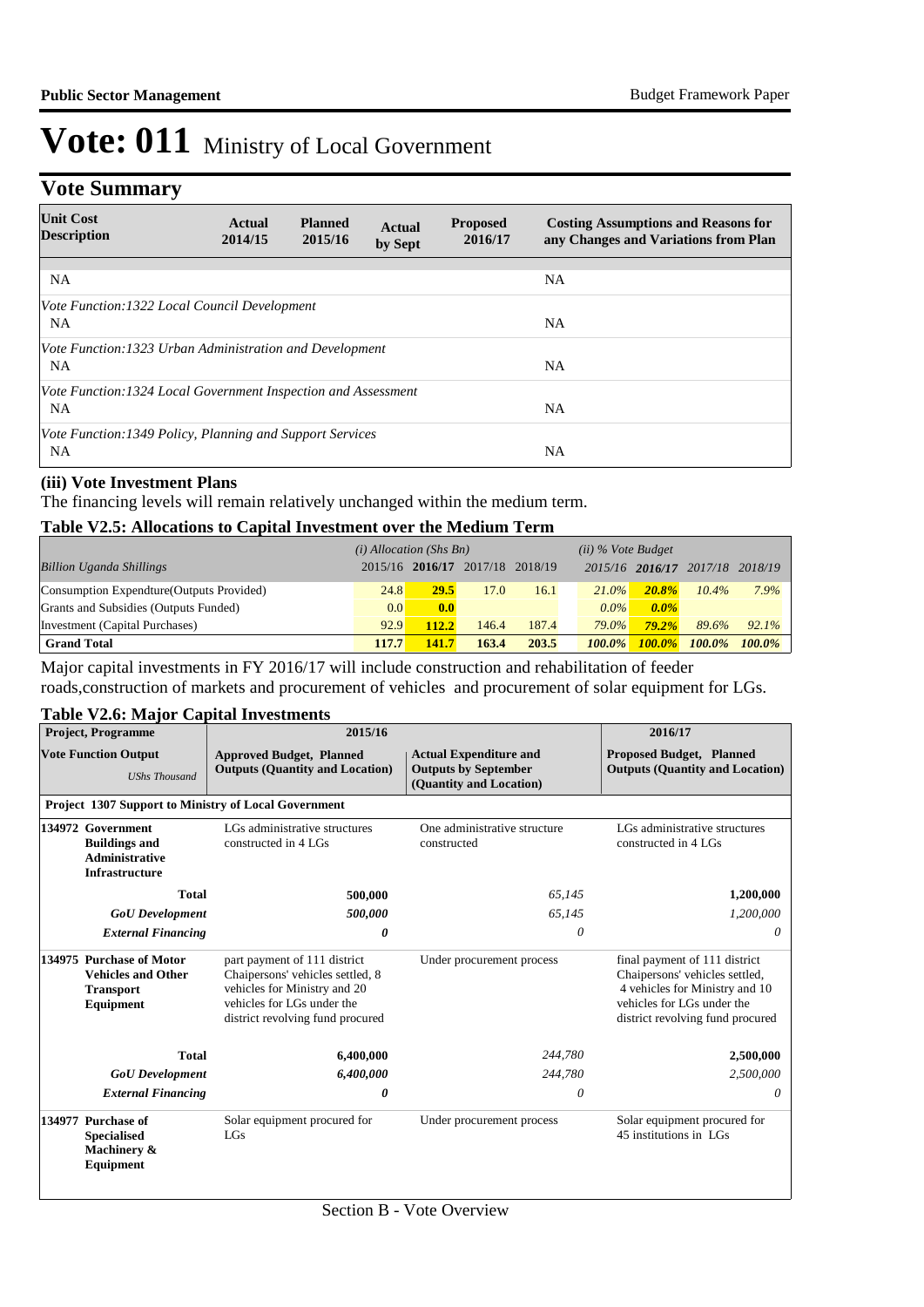| <b>Vote Summary</b>                                                                         |                                                                               |                                                                                           |                                                       |
|---------------------------------------------------------------------------------------------|-------------------------------------------------------------------------------|-------------------------------------------------------------------------------------------|-------------------------------------------------------|
| Project, Programme                                                                          | 2015/16                                                                       |                                                                                           | 2016/17                                               |
| <b>Vote Function Output</b>                                                                 | <b>Approved Budget, Planned</b>                                               | <b>Actual Expenditure and</b>                                                             | <b>Proposed Budget, Planned</b>                       |
| <b>UShs Thousand</b>                                                                        | <b>Outputs (Quantity and Location)</b>                                        | <b>Outputs by September</b><br>(Quantity and Location)                                    | <b>Outputs (Quantity and Location)</b>                |
| <b>Total</b>                                                                                | 800,000                                                                       | 62,500                                                                                    | 1,100,000                                             |
| <b>GoU</b> Development                                                                      | 800,000                                                                       | 62,500                                                                                    | 1,100,000                                             |
| <b>External Financing</b>                                                                   | 0                                                                             | 0                                                                                         | 0                                                     |
|                                                                                             |                                                                               |                                                                                           |                                                       |
| 134979 Acquisition of Other<br><b>Capital Assets</b>                                        | Monitoring, supervision of<br>programs and capital projects in<br>$111$ LGs   | Monitoring, supervision of road<br>equipments carried out in 22<br>LGs                    | Programs and capital projects<br>monitored in 111 LGs |
| <b>Total</b>                                                                                | 600,312                                                                       | 150,148                                                                                   | 900,000                                               |
| <b>GoU</b> Development                                                                      | 600,312                                                                       | 150,148                                                                                   | 900,000                                               |
| <b>External Financing</b>                                                                   | 0                                                                             | 0                                                                                         | 0                                                     |
| Project 1292 Millennium Villages Projects II                                                |                                                                               |                                                                                           |                                                       |
| 132273 Roads, Streets and<br><b>Highways</b>                                                | 60 km of roads constructed                                                    | Nil                                                                                       | construction of roads                                 |
| <b>Total</b>                                                                                | 2,000,000                                                                     | 0                                                                                         | 5,232,107                                             |
| <b>GoU</b> Development                                                                      | 0                                                                             | 0                                                                                         | 1,000,000                                             |
| <b>External Financing</b>                                                                   | 2,000,000                                                                     | $\theta$                                                                                  | 4,232,107                                             |
| 132279 Acquisition of Other<br><b>Capital Assets</b>                                        |                                                                               |                                                                                           | Gravity flow shemes<br>constructed ad Health centres  |
| <b>Total</b>                                                                                | $\bf{0}$                                                                      | 0                                                                                         | 1,000,000                                             |
| <b>GoU</b> Development                                                                      | 0                                                                             | 0                                                                                         | 0                                                     |
| <b>External Financing</b>                                                                   | 0                                                                             | 0                                                                                         | 1,000,000                                             |
| Project 1087 CAIIP II                                                                       |                                                                               |                                                                                           |                                                       |
| 132173 Roads, Streets and<br><b>Highways</b>                                                | 566 kms of community access<br>roads constructed                              | 170Km constructed and handed<br>600 km of Batch C completed<br>over to the respective LGs |                                                       |
| <b>Total</b>                                                                                | 18,177,000                                                                    | 0                                                                                         | 1,000,000                                             |
| <b>GoU</b> Development                                                                      | 2,927,000                                                                     | 0                                                                                         | 1,000,000                                             |
| <b>External Financing</b>                                                                   | 15,250,000                                                                    | $\theta$                                                                                  | 0                                                     |
|                                                                                             | Project 1088 Markets and Agriculture Trade Improvement Project                |                                                                                           |                                                       |
| 132172 Government<br><b>Buildings and</b><br><b>Administrative</b><br><b>Infrastructure</b> | Construction of Lira and Gulu<br>Markets completed                            | Market construction completed<br>and vendors re-settled                                   | completion of Busega and<br>Nyendo Markets            |
| <b>Total</b>                                                                                | 10,328,122                                                                    | 6,095,165                                                                                 | 11,249,031                                            |
| <b>GoU</b> Development                                                                      | 7,571,000                                                                     | 6,095,165                                                                                 | 0                                                     |
| <b>External Financing</b>                                                                   | 2,757,122                                                                     | 0                                                                                         | 11,249,031                                            |
|                                                                                             | Project 1236 Community Agric & Infrastructure Improvement Project (CAIIP) III |                                                                                           |                                                       |
| 132172 Government<br><b>Buildings and</b><br>Administrative<br>Infrastructure               | 78 agro processing facilities<br>constructed                                  | Construction of 58 shelters for<br>Agro-processing facilities has<br>commenced.           | Agroprocssing shelters<br>completed                   |
| <b>Total</b>                                                                                | 2,340,000                                                                     | 0                                                                                         | 10,662,135                                            |
| <b>GoU</b> Development                                                                      | 0                                                                             | 0                                                                                         | 0                                                     |
| <b>External Financing</b>                                                                   | 2,340,000                                                                     | 0                                                                                         | 10,662,135                                            |
|                                                                                             | Project 1360 Markets and Agricultural Trade Improvements Programme (MATIP 2)  |                                                                                           |                                                       |
| 132172 Government                                                                           | 11 markets constructed in                                                     | Procurement of consultants for                                                            | 11 markets constructed in                             |
| <b>Buildings and</b>                                                                        | Kitgum, Lugazi, Tororo, Kasese, M                                             | design review and construction                                                            | Kitgum, Lugazi, Tororo, Kasese, M                     |

Section B - Vote Overview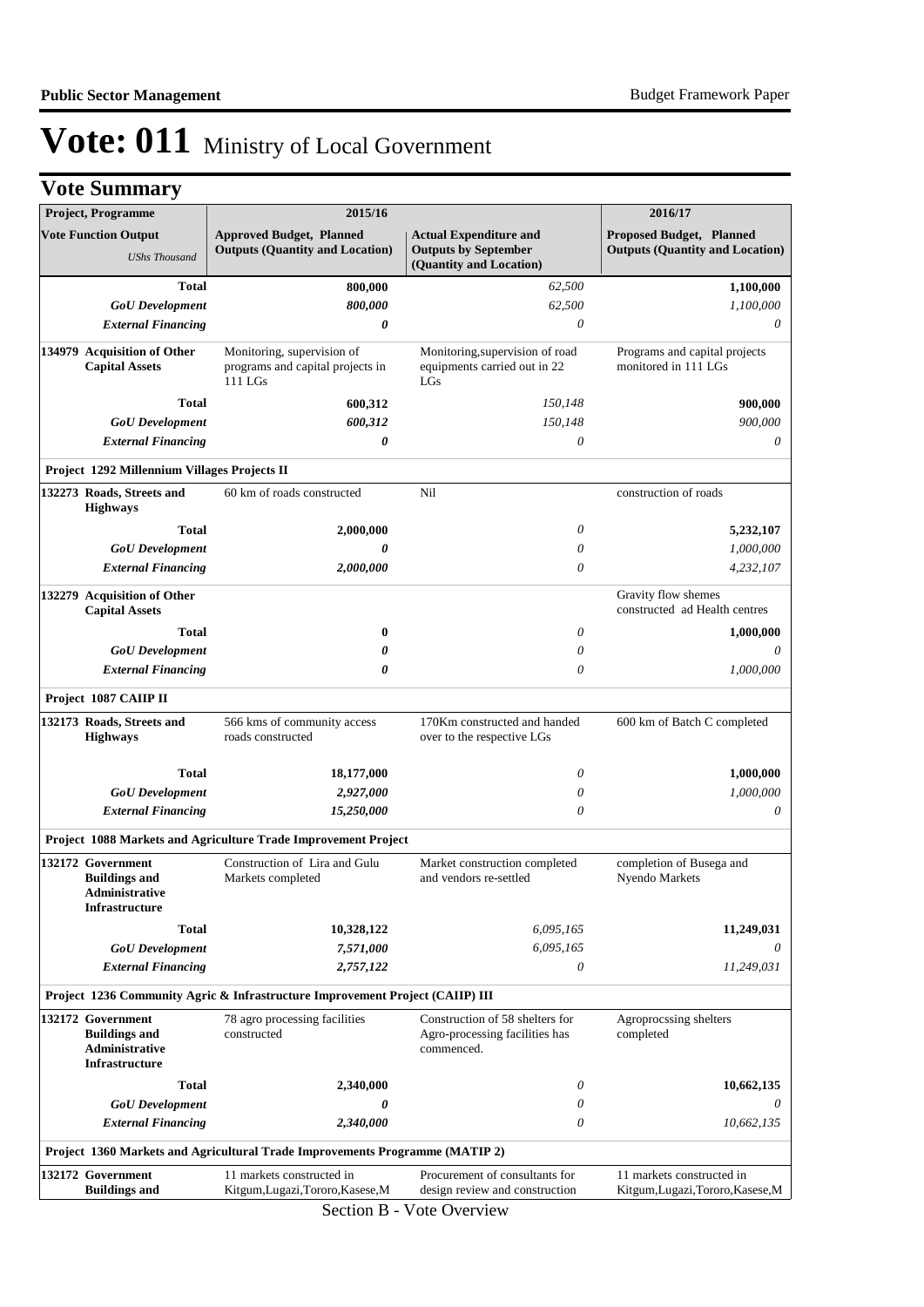## **Vote Summary**

| <b>Project, Programme</b>                                                                   | 2015/16                                                                   |                                                                                         | 2016/17                                                                   |
|---------------------------------------------------------------------------------------------|---------------------------------------------------------------------------|-----------------------------------------------------------------------------------------|---------------------------------------------------------------------------|
| <b>Vote Function Output</b><br><b>UShs Thousand</b>                                         | <b>Approved Budget, Planned</b><br><b>Outputs (Quantity and Location)</b> | <b>Actual Expenditure and</b><br><b>Outputs by September</b><br>(Quantity and Location) | <b>Proposed Budget, Planned</b><br><b>Outputs (Quantity and Location)</b> |
| Administrative<br><b>Infrastructure</b>                                                     | asaka, Mbarara, Moroto, Soroti, Ar<br>ua, Entebbe, and Busia              | supervision is ongoing. Shortlist<br>developed.                                         | asaka, Mbarara, Moroto, Soroti, Ar<br>ua, Entebbe, and Busia              |
| <b>Total</b>                                                                                | 20,197,566                                                                | 0                                                                                       | 70,510,551                                                                |
| <b>GoU</b> Development                                                                      | 3,817,566                                                                 |                                                                                         | 1,400,312                                                                 |
| <b>External Financing</b>                                                                   | 16,380,000                                                                | 0                                                                                       | 69,110,239                                                                |
|                                                                                             | Project 1381 Restoration of Livelihoods in Nothern Region (PRELNOR)       |                                                                                         |                                                                           |
| 132172 Government<br><b>Buildings and</b><br><b>Administrative</b><br><b>Infrastructure</b> |                                                                           |                                                                                         | 15 markets constructed                                                    |
| <b>Total</b>                                                                                | 0                                                                         | 0                                                                                       | 6,156,188                                                                 |
| <b>GoU</b> Development                                                                      |                                                                           |                                                                                         |                                                                           |
| <b>External Financing</b>                                                                   | 0                                                                         | 0                                                                                       | 6,156,188                                                                 |

### **(iv) Vote Actions to improve Priority Sector Outomes**

The Ministry has started to assess the perfromance of Caos, carried out quaterly meetings with stakholders and plans to carry ou on line asssesment of Local Governments. In addition the Ministry is fast tracking the approval of the LGs restructuring report by Cabinet, which we hope will improve perfromance in the LGs

### **Table V2.7: Priority Vote Actions to Improve Sector Performance**

| 2015/16 Planned Actions:                          | 2015/16 Actions by Sept:                                                                                                 | 2016/17 Planned Actions:                                                                   | <b>MT</b> Strategy:                                                                                                                            |
|---------------------------------------------------|--------------------------------------------------------------------------------------------------------------------------|--------------------------------------------------------------------------------------------|------------------------------------------------------------------------------------------------------------------------------------------------|
|                                                   | Sector Outcome 3: Coordinated monitoring and evaluation of policies and programmes at central and local government level |                                                                                            |                                                                                                                                                |
|                                                   | Vote Function: 1321 District Administration and Development                                                              |                                                                                            |                                                                                                                                                |
| VF Performance Issue:                             | -Financial and other logistical constraints for implementation of programmed activities.                                 |                                                                                            |                                                                                                                                                |
| To lobby for internal and<br>external financing   | Consultant completed the<br>study for minimum standards<br>for LGs                                                       |                                                                                            | <b>Advocate for PPP</b><br>engagements                                                                                                         |
| VF Performance Issue:                             | -inadequate cordination with other MDAs on implementation of LGs progrmmes and projects                                  |                                                                                            |                                                                                                                                                |
|                                                   |                                                                                                                          |                                                                                            | Harmonise other IMS at LG<br>level                                                                                                             |
| VF Performance Issue:                             | -Institutional and human resource capacity gaps in the District Administrations.                                         |                                                                                            |                                                                                                                                                |
| to create awareness on the<br>proposed structures | Communicatedto MPS and<br>MoFPED to provide funds<br>totalling to 12 billion Shillings<br>to recruit staff               | <b>Fast truck the approval of the</b><br>restructuring report by Cabinet<br>and Parliament | Fill the posts after restructuring                                                                                                             |
| Vote Function: 13 22 Local Council Development    |                                                                                                                          |                                                                                            |                                                                                                                                                |
| VF Performance Issue:                             | -inacapacities of newly elected leaders                                                                                  |                                                                                            |                                                                                                                                                |
|                                                   |                                                                                                                          |                                                                                            | Strengthening of existing<br>guidelines on the roles and<br>responsibilities of different<br>actors in our decentralized<br>governance system. |
| VF Performance Issue:                             | -Inadequacy of performance standards and evaluation systems for elected local government officials.                      |                                                                                            |                                                                                                                                                |
| To cascade the score card to<br><b>LLGs</b>       | Buildcapacity of LGs in the<br>revised rules of procedure                                                                |                                                                                            | Advocacy for improved<br>budgetary allocation for<br>priority outputs.                                                                         |
| VF Performance Issue:                             | inadequate appreciation of Local Economic Development                                                                    |                                                                                            |                                                                                                                                                |
|                                                   |                                                                                                                          |                                                                                            | <b>Implementation of statutory</b><br>regulations that specify LG                                                                              |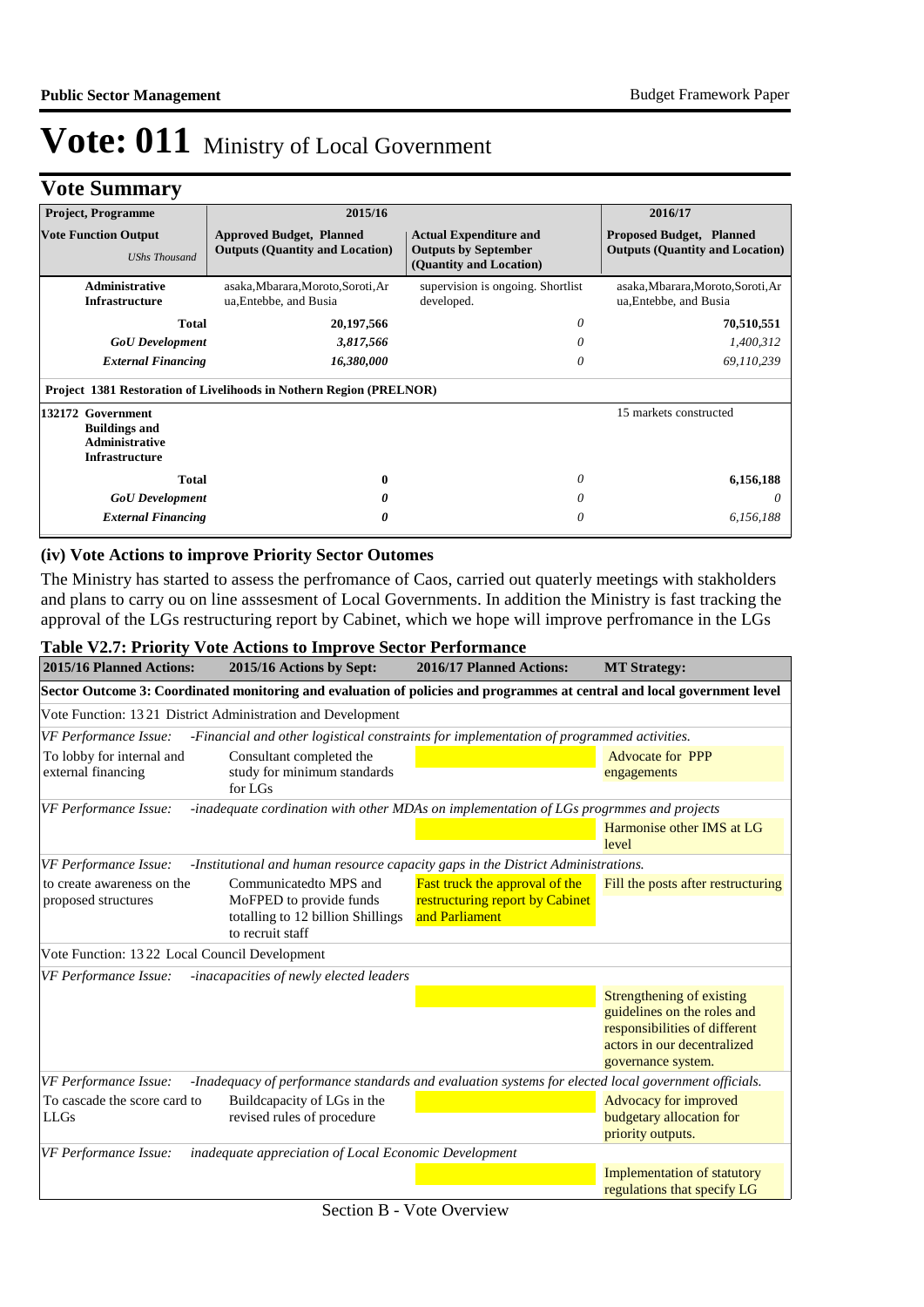|  |  | <b>Vote Summary</b> |
|--|--|---------------------|
|--|--|---------------------|

| 2015/16 Planned Actions:<br>2015/16 Actions by Sept: |                                                                                                                                                              | 2016/17 Planned Actions: | <b>MT Strategy:</b>                                                                                                                |
|------------------------------------------------------|--------------------------------------------------------------------------------------------------------------------------------------------------------------|--------------------------|------------------------------------------------------------------------------------------------------------------------------------|
|                                                      |                                                                                                                                                              |                          | reporting /accountability<br>requirements to the citizenry.                                                                        |
|                                                      | Vote Function: 13 23 Urban Administration and Development                                                                                                    |                          |                                                                                                                                    |
| VF Performance Issue:                                | -Inadequacy of requisite skills in Urban planning and management amongst most Urban Managers.                                                                |                          |                                                                                                                                    |
|                                                      | Requests forwarded to<br><b>MoFPED</b>                                                                                                                       |                          | Strengthening of generic<br>training modules for Urban<br>Council officials.                                                       |
| <b>VF Performance Issue:</b>                         | -Inadequate cordination of MDAS on urban planning and development.                                                                                           |                          |                                                                                                                                    |
|                                                      |                                                                                                                                                              |                          | Harmonise implementation<br>strategy with Ministry of<br>Lands, Housing and Urban<br>Development                                   |
| VF Performance Issue:                                | -Inadequate support to physical planning and development in Urban Councils.                                                                                  |                          |                                                                                                                                    |
|                                                      | Technical support and training<br>provided to 4 Urban councils                                                                                               |                          | Adoption of more effciency<br>measures in the<br>implementation of<br>programmed activities.                                       |
|                                                      | Vote Function: 13 24 Local Government Inspection and Assessment                                                                                              |                          |                                                                                                                                    |
| VF Performance Issue:                                | -Inadequate attention to findings from inspection and audit excercises while making important<br>decisions on implementation of the decentralization policy. |                          |                                                                                                                                    |
|                                                      |                                                                                                                                                              |                          | Advocate for change in<br>allocation formulae                                                                                      |
| VF Performance Issue:                                | -Inadequate transparency and accountability in LGs.                                                                                                          |                          |                                                                                                                                    |
|                                                      | Support of weak LGs in areas<br>of accountability conducted                                                                                                  |                          | Enforcement of the revised<br>laws and regulations that<br>govern financial management<br>and accountability in Urban<br>Councils. |
| VF Performance Issue:                                | -Low revenue yields for LGs from devolved sources.                                                                                                           |                          |                                                                                                                                    |
|                                                      | Mitigation not yet tabled<br>before parliament                                                                                                               |                          | <b>Implement recommendations</b><br>of the study                                                                                   |
|                                                      | Vote Function: 1349 Policy, Planning and Support Services                                                                                                    |                          |                                                                                                                                    |
| VF Performance Issue:                                | -Inconsistence of some sectoral laws and regulations with the decentralization policy.                                                                       |                          |                                                                                                                                    |
|                                                      | Recomandations forwarded to<br>Parliament for incosistances                                                                                                  |                          | Carry out restructuring of the<br>LGs                                                                                              |
|                                                      | for some sectrol laws<br>andregulations                                                                                                                      |                          |                                                                                                                                    |
| VF Performance Issue:                                | -Institutional resource constraints                                                                                                                          |                          |                                                                                                                                    |
|                                                      | MoLGstaff trained                                                                                                                                            |                          | <b>Strengthening of the Ministry</b><br>HRM/D strategy.                                                                            |
| VF Performance Issue:                                | -Insufficient capacity for decentralized development planning and budgeting.                                                                                 |                          |                                                                                                                                    |
|                                                      | Requests forwarded to<br>MoFPED and OPM                                                                                                                      |                          | <b>Staff training</b>                                                                                                              |

## *V3 Proposed Budget Allocations for 2016/17 and the Medium Term*

*This section sets out the proposed vote budget allocations for 2016/17 and the medium term, including major areas of expenditures and any notable changes in allocations.* 

| Table V3.1: Past Outturns and Medium Term Projections by Vote Function* |  |  |
|-------------------------------------------------------------------------|--|--|
|                                                                         |  |  |

|                           |       | 2015/16                                   |         | <b>MTEF Budget Projections</b> |         |
|---------------------------|-------|-------------------------------------------|---------|--------------------------------|---------|
| 2014/15<br><b>Outturn</b> | Appr. | <b>Spent by</b><br><b>Budget</b> End Sept | 2016/17 | 2017/18                        | 2018/19 |
|                           |       |                                           |         |                                |         |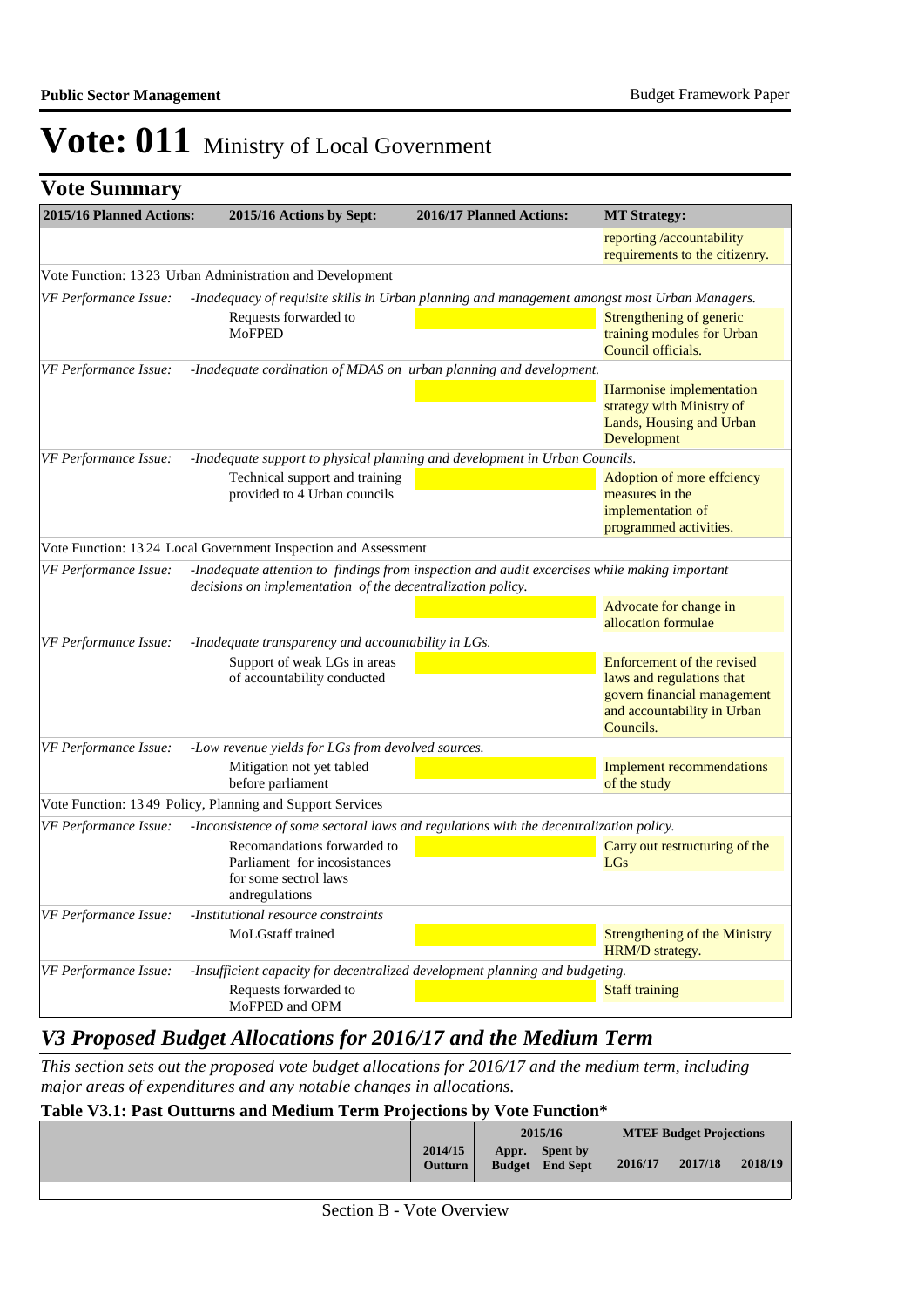## **Vote Summary**

|                                                 |                    | 2015/16                |                             | <b>MTEF Budget Projections</b> |         |         |
|-------------------------------------------------|--------------------|------------------------|-----------------------------|--------------------------------|---------|---------|
|                                                 | 2014/15<br>Outturn | Appr.<br><b>Budget</b> | Spent by<br><b>End Sept</b> | 2016/17                        | 2017/18 | 2018/19 |
| <b>Vote: 011 Ministry of Local Government</b>   |                    |                        |                             |                                |         |         |
| 1321 District Administration and Development    | 30.982             | 88.803                 | 0.210                       | 115.665                        | 140.771 | 186.659 |
| 1322 Local Council Development                  | 0.480              | 4.947                  | 0.143                       | 6.649                          | 5.659   | 0.760   |
| 1323 Urban Administration and Development       | 0.458              | 0.940                  | 0.068                       | 0.768                          | 1.130   | 1.400   |
| 1324 Local Government Inspection and Assessment | 1.160              | 1.348                  | 0.133                       | 1.078                          | 2.011   | 2.320   |
| 1349 Policy, Planning and Support Services      | 7.778              | 21.618                 | 3.051                       | 17.565                         | 13.867  | 12.336  |
| <b>Total for Vote:</b>                          | 40.858             | 117.656                | 3.604                       | 141.725                        | 163.438 | 203.475 |

#### **(i) The Total Budget over the Medium Term**

The Ministry's Resource envelope has generally remained constant with wages registering a minimal increase from shs 6.7bn in FY 2016/17 to shs 7.7 in FY 2018/19. on the other and non wage recurrent will increase from the current shs 7.7bn in FY 2016/17 to shs 10.8bn over the medium term, while Domestic development budget is projected to increase from shs17.1bn to shs23.6bn. External financing to the Ministry will improve from the curent shs.125.9bn to a projected shs 154bn in FY 2017/18.

#### **(ii) The major expenditure allocations in the Vote for 2016/17**

During FY 2016/17,the biggest allocation of wage has been allocated to department of district Administration owing to the large number staff therein especialy the CAOs and the Deputy CAOs of LGs.The department of Finance and Administration has received the biggest allocation due to the logistical support it offers to other department, including payment of rent.Procurement of vehicles under domestic development budget has been allocated a bigger share than others. The largest share of donor funds has been allocated to MATIP II due to the need to construct 11 modern markets in Municipalities.

#### **(iii) The major planned changes in resource allocations within the Vote for 2016/17**

The resources to the Ministry has reduced , majorly due to the expiry of some projects,CAIIP I, II, DLSP and Matip I. This affected negatively the resource inflows.The wage grant has reduced because MoFPED only considered staff in post, yet the Ministry had some vacancies to fill in the course of the year, especially the CAOs, DCAOs and Town Clerks.the wage grant should be scaled up to accommodate all posts in the MoLG per our recruitment plan.

#### **Table V3.2: Key Changes in Vote Resource Allocation**

| <b>Changes in Budget Allocations and Outputs from 2015/16 Planned Levels:</b><br>2016/17                                                                                                                                       |                                         | 2017/18                                                   | 2018/19   | <b>Justification for proposed Changes in</b><br><b>Expenditure and Outputs</b>                                                     |  |
|--------------------------------------------------------------------------------------------------------------------------------------------------------------------------------------------------------------------------------|-----------------------------------------|-----------------------------------------------------------|-----------|------------------------------------------------------------------------------------------------------------------------------------|--|
| Vote Function: 1301 District Administration and Development                                                                                                                                                                    |                                         |                                                           |           |                                                                                                                                    |  |
| Output: 1321 01 Monitoring and Support Supervision of LGs.                                                                                                                                                                     |                                         |                                                           |           |                                                                                                                                    |  |
| UShs Bn: Antique State State State State State State State State State State State State State State State State State State State State State State State State State State State State State State State State State State S | 8.392 UShs Bn:                          | -7.655 UShs Bn:                                           |           | -7.655 functionality of LG organs is critical in                                                                                   |  |
| <b>Outputs will reduce due to</b> Outputs will reduce due to Outputs will reduce due to<br><b>reduction in the resource</b> reduction in the resource reduction in the resource                                                |                                         |                                                           |           | delivery of NDPII objectives, since they<br>contribute to efficiency and effectiveness<br>in service delivery through provision of |  |
| envelope, since part of the envelope, since part of the<br>funds have been applied to funds have been applied to                                                                                                               |                                         | envelope, since part of the<br>funds have been applied to |           | checks and balances mechanism                                                                                                      |  |
| settle pensions and gratiuty settle pensions and gratiuty                                                                                                                                                                      |                                         | settle pensions and gratiuty                              |           |                                                                                                                                    |  |
| Output: 1321 72 Government Buildings and Administrative Infrastructure                                                                                                                                                         |                                         |                                                           |           |                                                                                                                                    |  |
| UShs Bn:                                                                                                                                                                                                                       | <b>75.382</b> UShs Bn: 117.575 UShs Bn. |                                                           | 163.463   |                                                                                                                                    |  |
| <b>CAIIP II, MATIP closes</b> new projects expected new projects expected                                                                                                                                                      |                                         |                                                           |           |                                                                                                                                    |  |
| Output: 1321 73 Roads, Streets and Highways                                                                                                                                                                                    |                                         |                                                           |           |                                                                                                                                    |  |
| UShs Bn: Entertainment of the Society of the Society of the Society of the Society of the Society of the Society of the Society of the Society of the Society of the Society of the Society of the Society of the Society of t |                                         |                                                           | $-48.250$ |                                                                                                                                    |  |
| CAIIP II and DLSP CAIIP II, MATIP and CAIIP II, MATIP and                                                                                                                                                                      |                                         |                                                           |           |                                                                                                                                    |  |
| phased out in FY 2015/16 DLSP phased out DLSP phased out                                                                                                                                                                       |                                         |                                                           |           |                                                                                                                                    |  |
| Output:<br>1321 77 Purchase of Specialised Machinery & Equipment                                                                                                                                                               |                                         |                                                           |           |                                                                                                                                    |  |

Section B - Vote Overview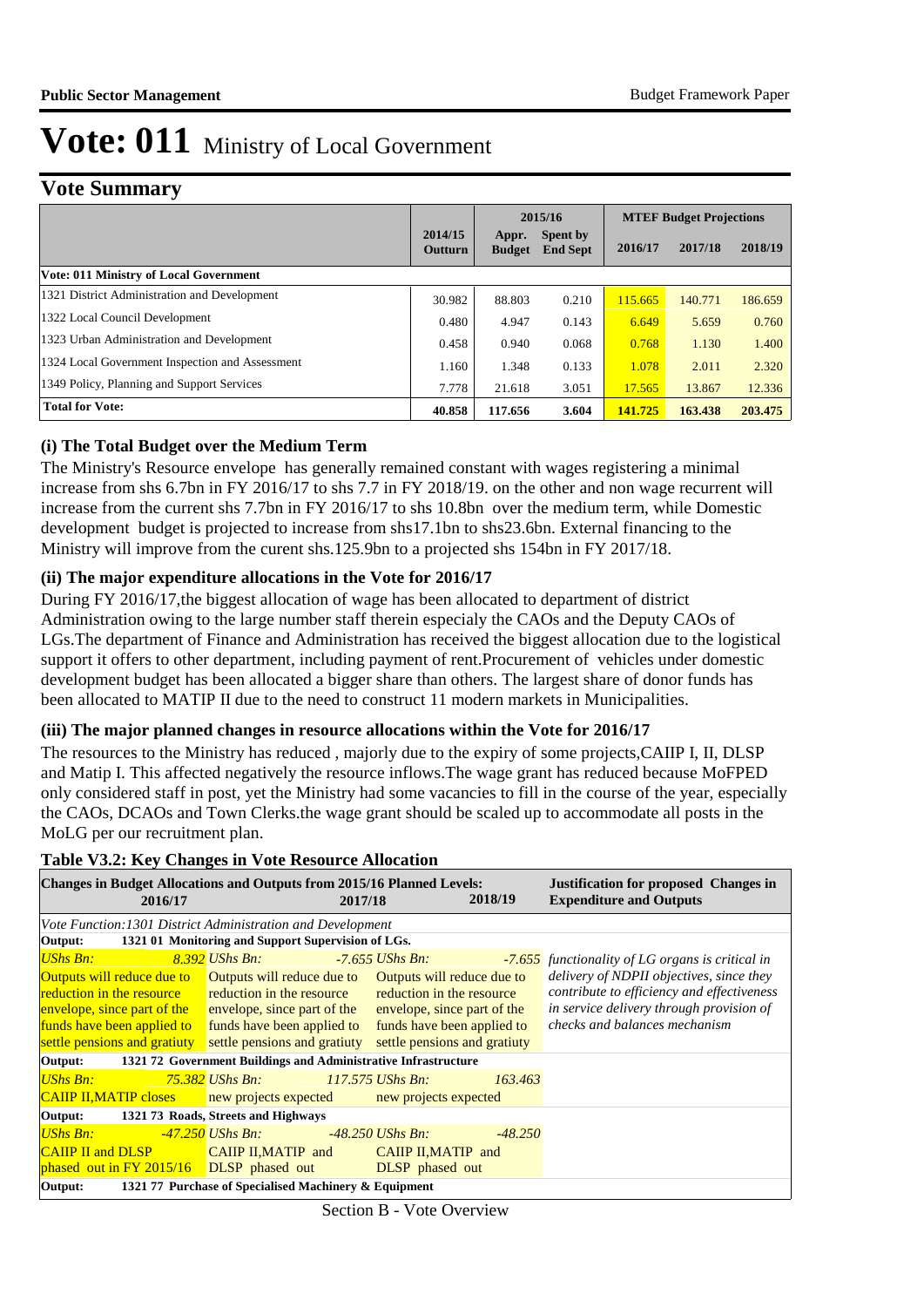### **Vote Summary**

| <b>Changes in Budget Allocations and Outputs from 2015/16 Planned Levels:</b><br>2016/17 |                                                                  | 2017/18 |                                                 | 2018/19  | <b>Justification for proposed Changes in</b><br><b>Expenditure and Outputs</b> |
|------------------------------------------------------------------------------------------|------------------------------------------------------------------|---------|-------------------------------------------------|----------|--------------------------------------------------------------------------------|
| <b>UShs Bn:</b><br>no significant changes the no significant changes the                 | $-9.460$ UShs Bn:                                                |         | $-9.460$ UShs Bn:<br>no significant changes the | $-9.460$ |                                                                                |
| same results will be<br>delivered as previously delivered as previously                  | same results will be                                             |         | same results will be<br>delivered as previously |          |                                                                                |
| Vote Function: 1305 Local Council Development                                            |                                                                  |         |                                                 |          |                                                                                |
| Output:                                                                                  | 1322 05 LGs supported to implement LED and the CDD approaches    |         |                                                 |          |                                                                                |
| <b>UShs Bn:</b>                                                                          | $-1.175$ UShs Bn:                                                |         | $-1.275$ UShs Bn:                               | $-1.275$ |                                                                                |
| <b>Closure of MVPII</b>                                                                  | Closure of MVPII                                                 |         | <b>Closure of MVPII</b>                         |          |                                                                                |
| Output:                                                                                  | 1322 72 Government Buildings and Administrative Infrastructure   |         |                                                 |          |                                                                                |
| <b>UShs Bn:</b>                                                                          | $-1.000$ UShs Bn:                                                |         | $-1.000$ UShs Bn:                               | $-1.000$ |                                                                                |
| No change in output levels. No change in output levels. No change in output levels.      |                                                                  |         |                                                 |          |                                                                                |
| Over the medium term, the over the medium term, the                                      |                                                                  |         | over the medium term, the                       |          |                                                                                |
| Ministry will maintain same Ministry will maintain same Ministry will maintain same      |                                                                  |         |                                                 |          |                                                                                |
| allocations                                                                              | allocations                                                      |         | allocations                                     |          |                                                                                |
| Output:                                                                                  | 1322 73 Roads, Streets and Highways                              |         |                                                 |          |                                                                                |
| <b>UShs Bn:</b>                                                                          | $3.232$ UShs Bn:                                                 |         | $3.659$ UShs Bn:                                | $-1.240$ |                                                                                |
| Output:                                                                                  | 1322 79 Acquisition of Other Capital Assets                      |         |                                                 |          |                                                                                |
| <b>UShs Bn:</b>                                                                          | $1.000$ UShs Bn:                                                 |         | $0.000$ UShs Bn:                                | 0.000    |                                                                                |
| Vote Function:1375 Policy, Planning and Support Services                                 |                                                                  |         |                                                 |          |                                                                                |
| Output:                                                                                  | 1349 75 Purchase of Motor Vehicles and Other Transport Equipment |         |                                                 |          |                                                                                |
| <b>UShs Bn:</b>                                                                          | $-3.344$ UShs Bn:                                                |         | $-5.844$ UShs Bn.                               |          | -5.844 Supervision and monitoring of                                           |
| the provision caters for Part The arrears for vehicles                                   |                                                                  |         |                                                 |          | vehicles will be fully cleared government programs will be scaled up.          |
| payment for the purchase of procurement to be cleared                                    |                                                                  |         |                                                 |          |                                                                                |
| vehicles for the district                                                                | over the medium term                                             |         |                                                 |          |                                                                                |
| chairpersons.                                                                            |                                                                  |         |                                                 |          |                                                                                |

## *V4: Vote Challenges for 2016/17 and the Medium Term*

*This section sets out the major challenges the vote faces in 2016/17 and the medium term which the vote has been unable to address in its spending plans.*

Vote Challenges

As earlier indicated in FY 2015/16, the sector is yet to surmount key challenges related to , among others :

a)Inadequate staffing of local governments

Inadequate staffing of local governments which currently stand at an average of 56%. The potential to attract and retain staff in LGs is a challenge to reckon with. We hope if the new structures are approved, it will address this core problem in LGs.

B) Inadequate financing for delivery of decentralized services

Critical services were decentralise, however the funds allocated to the LGs do not match with these mandates. The proportional share of the national budget between the centre and the local Governments is yet to be addressed. We propose that 38% of the national budget should be devolved for service delivery

c) Inadequacy funding for Ministry activities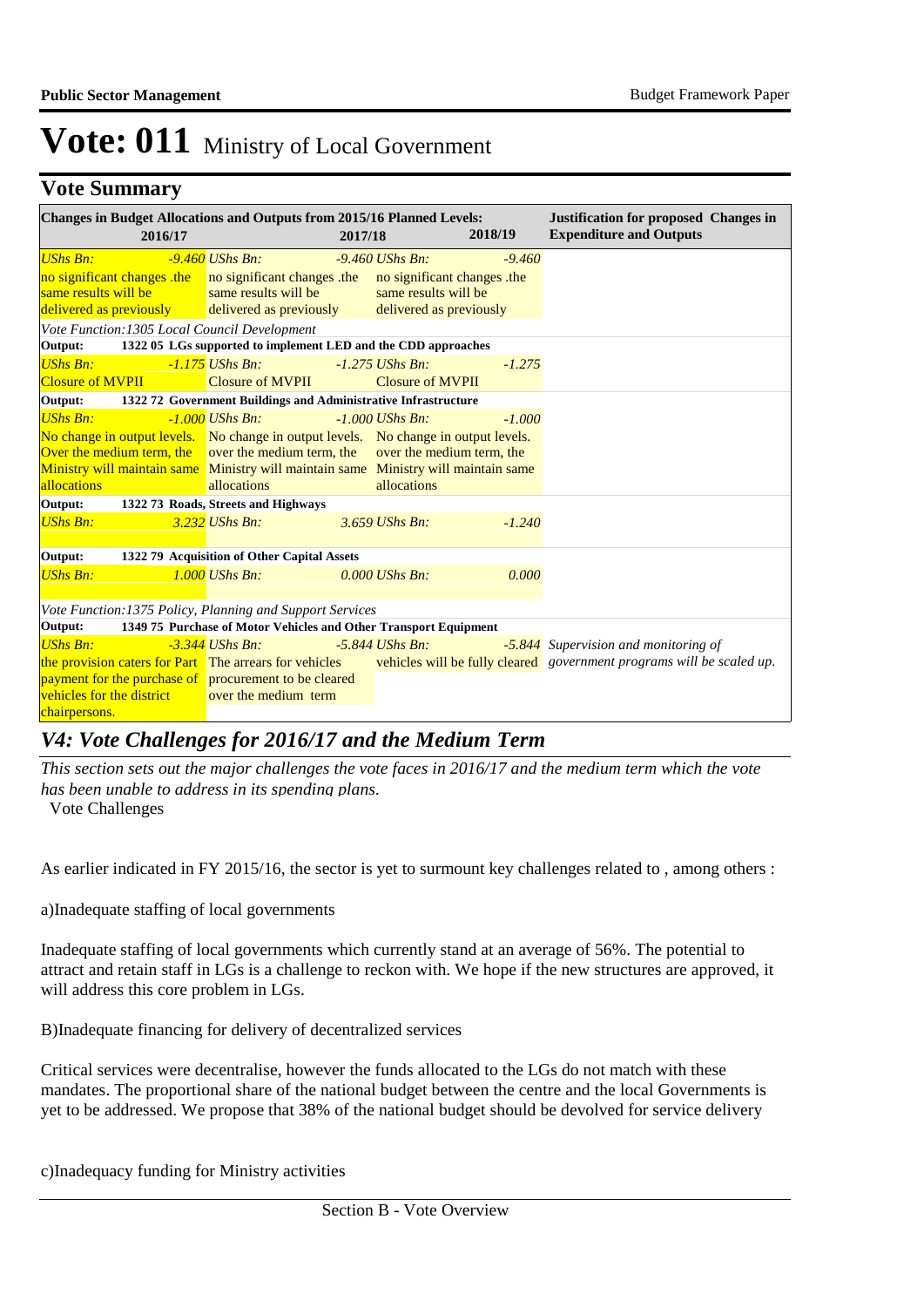### **Vote Summary**

The Ministry is constrained with inadequate resources to execute the mandate in respect of the decentralization policy implementation and oversight. In particular, the Inspection and support supervision of local governments, training of newly elected councilors and the support to implement Local Economic Development for poverty alleviation remain under financed.

D) Absence and capacity limitation of Local Council Courts

The absence of the village and parish courts has continued to deny justice to the aggrieved. The revision of the LGACT to provide voting by lining up behind candidates at that level has paved a way to constitute these courts after once elected.

The Ministry will then embark on the enormous duty to build the capacity of these courts .

E)Sub- County and Town Council Administrative Infrastructure-

The LGACT designates Sub Counties, Town Councils and Municipal Divisions as Local Governments. Unfortunately, most of the Sub-Counties, Town Councils and Municipal Divisions do not have adequate office space, facilities and equipment to enable them execute their mandates effectively. Worse still, the current funding provision at the LG level is not sufficient to fund the construction of these very important administrative structures. A total of shs. 21bn/= is required to partially address this concern.

Unfunded Priorities

The unfunded priorities of the Ministry include; a) Monthly payments shs 50,000/= to each of the 21,610 Sub-County, Town Council and Division Councilors totaling to shs 12.97 bn per year b)Additional Bicycles for LC I & II Chairperson for the 59 districts at shs 8.58bn c) Motorcycles for all Sub-County Chairpersons at shs 9.7bn d) VAT for Market and Trade Improved Project (MATIP) and CAIIP at shs 17bn e)Routine inspection of Local Governments at shs 1.5bn f) Construction of the Ministry headquarters (initial cost) at shs 10bn g)Physical planning in Urban Councils at shs 1.0bn h)LGMSD top up at shs 18bn i)Sub county Infrastructure at shs 21bn i)Induction of LG Councilors shs 8bn

#### **Table V4.1: Additional Output Funding Requests**

| <b>Additional Requirements for Funding and</b><br><b>Outputs in 2016/17:</b> | <b>Justification of Requirement for</b><br><b>Additional Outputs and Funding</b> |  |  |  |  |
|------------------------------------------------------------------------------|----------------------------------------------------------------------------------|--|--|--|--|
| Vote Function: 1302 District Administration and Development                  |                                                                                  |  |  |  |  |
| 1321 02 Joint Annual Review of Decentralization (JARD).<br>Output:           |                                                                                  |  |  |  |  |
| <b>UShs Bn:</b><br>0.000                                                     | Review of the Decentralisation policy is a cornerstone to the                    |  |  |  |  |
| no significant changes in the deliverables                                   | realisation of NDPII objectives                                                  |  |  |  |  |
| 1321 51 Support to LGs to deliver services.<br>Output:                       |                                                                                  |  |  |  |  |
| <b>UShs Bn:</b><br>21.000                                                    | Absence of a conducive working environment partly demonstrated                   |  |  |  |  |
| <b>Office construction of Districts and Lower Local Goyts</b>                | through lack of offic blocks at the sub-county, municipal and                    |  |  |  |  |
| offices (Municiplaities subcounties, Divisions and Town                      | district level greatly contribute to weak public sector management               |  |  |  |  |
| councils)                                                                    | and administration which the NDP endevours to eliminate                          |  |  |  |  |
| <i>Vote Function:1372 Local Council Development</i>                          |                                                                                  |  |  |  |  |
| 1322 72 Government Buildings and Administrative Infrastructure<br>Output:    |                                                                                  |  |  |  |  |
| UShs Bn:<br>8.000                                                            | The election of new office bearers at all levels of LGs structure is             |  |  |  |  |
| This activity takes place every five years, so no changes                    | on. This will neccessitate induction of all councillors on their                 |  |  |  |  |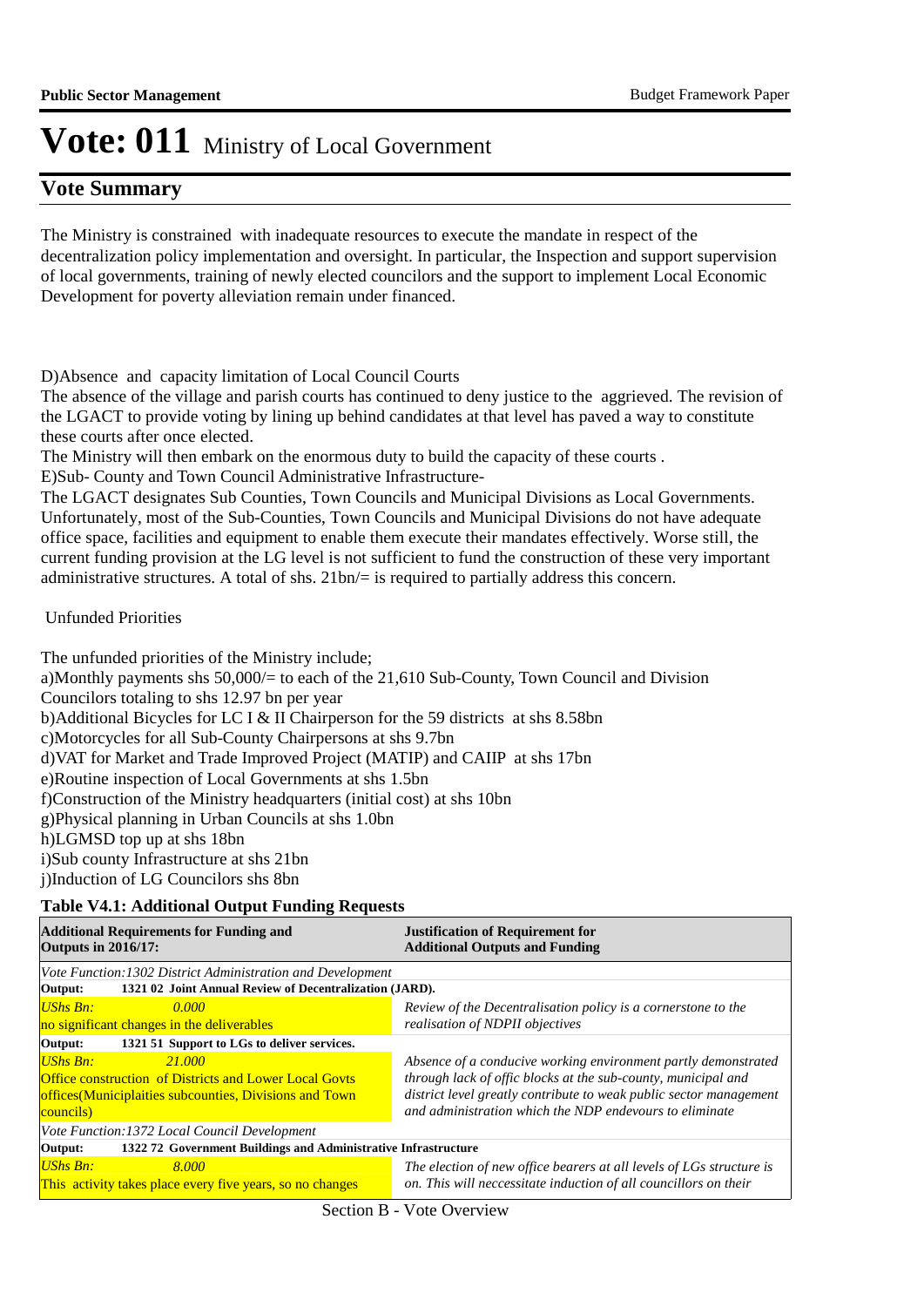## **Vote Summary**

| <b>Additional Requirements for Funding and</b><br><b>Outputs in 2016/17:</b>                                                               | <b>Justification of Requirement for</b><br><b>Additional Outputs and Funding</b>                                                                                                                                                              |
|--------------------------------------------------------------------------------------------------------------------------------------------|-----------------------------------------------------------------------------------------------------------------------------------------------------------------------------------------------------------------------------------------------|
| registered in the previous FY                                                                                                              | roles and responsiblities to avoid antaganostic tendencies in<br>execution of their mandates. This will create harmonious working<br>relationships between elected and appointed leaders                                                      |
| Vote Function: 1302 Urban Administration and Development                                                                                   |                                                                                                                                                                                                                                               |
| 1323 02 Technical support and training of Urban Councils<br>Output:                                                                        |                                                                                                                                                                                                                                               |
| UShs Bn:<br>15,000<br>Only 7 % of the urban areas are planned                                                                              | The NDPII indicates that about 6.4m ugandans liv ein Urban<br>areas, and it is estimated that over the NDPII period, over 20m<br>ugandans will be urban dwellers. This therefe constitues the need<br>to adequately plan for all urban areas. |
| Vote Function: 1301 Local Government Inspection and Assessment                                                                             |                                                                                                                                                                                                                                               |
| 1324 01 Inspection and monitoring of LGs<br>Output:                                                                                        |                                                                                                                                                                                                                                               |
| UShs Bn:<br><b>2.800</b><br>The Ministry currently covers only about 60% annually in<br>the inspection of LGs. We need to scale up to 100% | Inspection of LGs is a key mandate of MoLG. Government<br>transferes a total of shs 2.3 trillion to LGs, hence the need for<br>regular inspection to ensure compliance to the various rules and<br>regulations.                               |
| <i>Vote Function:1324 Policy, Planning and Support Services</i>                                                                            |                                                                                                                                                                                                                                               |
| 1349 24 LGs supported in the policy, planing and budgeting functions.<br>Output:                                                           |                                                                                                                                                                                                                                               |
| UShs Bn:                                                                                                                                   |                                                                                                                                                                                                                                               |

*This section discusses how the vote's plans will address and respond to the cross-cutting policy, issues of gender and equity; HIV/AIDS; and the Environment, and other budgetary issues such as Arrears and NTR..* 

### **(i) Cross-cutting Policy Issues**

*(i) Gender and Equity*

| Objective:                            | The Objective of the Ministry will be to build capacities of MoLG and LGs staff on how to<br>address gender imbalances. |  |  |
|---------------------------------------|-------------------------------------------------------------------------------------------------------------------------|--|--|
|                                       |                                                                                                                         |  |  |
| <b>Issue of Concern:</b>              |                                                                                                                         |  |  |
| <b>Proposed Intervensions</b>         |                                                                                                                         |  |  |
| <b>Budget Allocations UGX billion</b> |                                                                                                                         |  |  |
| Performance Indicators                |                                                                                                                         |  |  |
| <b>Issue of Concern:</b>              |                                                                                                                         |  |  |
| <b>Proposed Intervensions</b>         |                                                                                                                         |  |  |
| <i>Budget Allocations</i> UGX billion |                                                                                                                         |  |  |
| Performance Indicators                |                                                                                                                         |  |  |
| Objective:                            | The Objective of the Ministry will be to build capacities of MoLG and LGs staff on how to<br>address gender imbalances. |  |  |
| <b>Issue of Concern:</b>              |                                                                                                                         |  |  |
| <b>Proposed Intervensions</b>         |                                                                                                                         |  |  |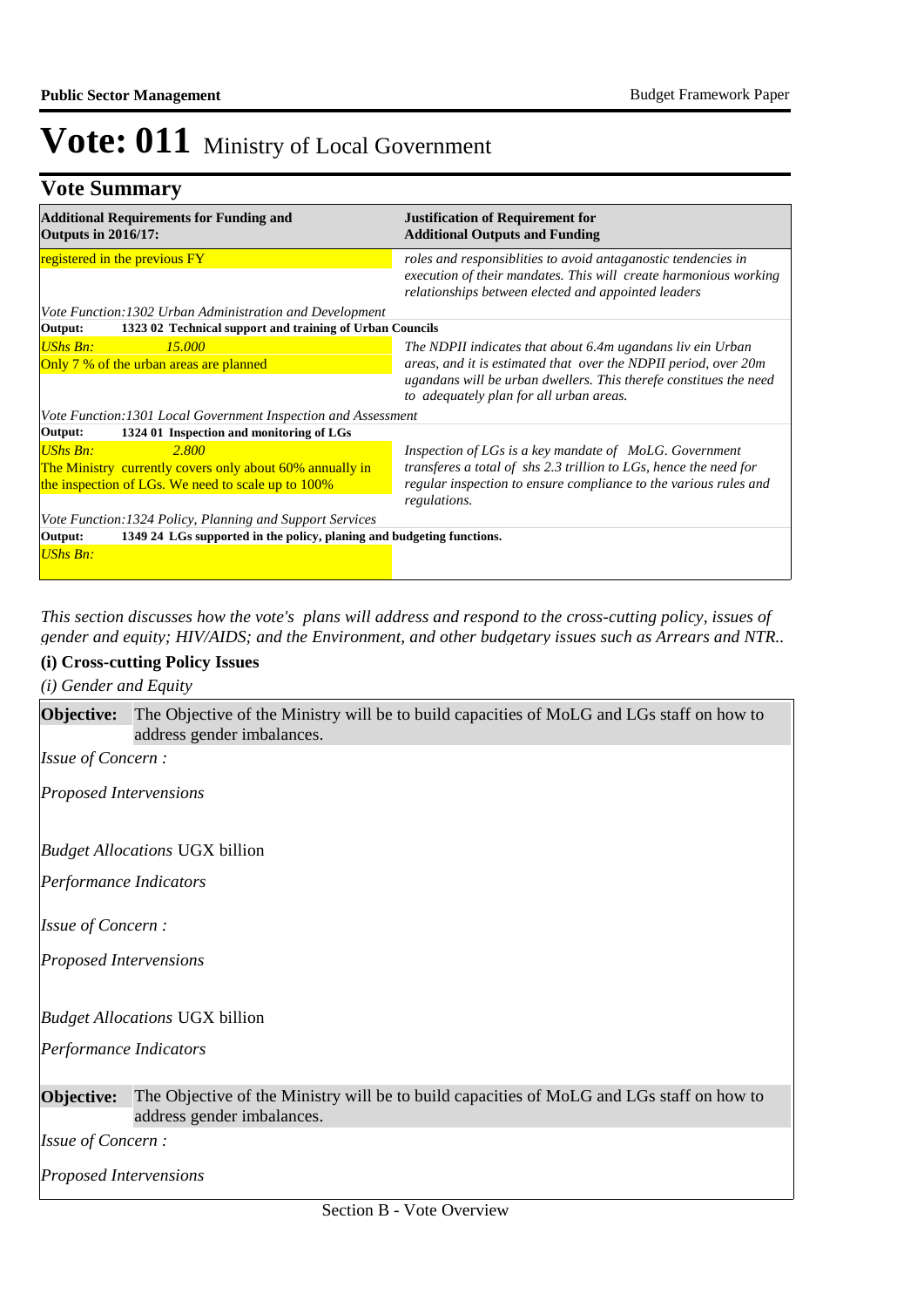### **Vote Summary**

*Budget Allocations*  UGX billion

*Performance Indicators*

*Issue of Concern :*

*Proposed Intervensions* 

*Budget Allocations*  UGX billion

*Performance Indicators*

#### *(ii) HIV/AIDS*

**Objective:** Strengthening institutional capacities of local governments to effectively plan and manage HIV/AIDS responses at local levels as well as ensure compliance with HIV/AIDS workplace policy.

*Issue of Concern :*

*Proposed Intervensions* 

*Budget Allocations*  UGX billion

*Performance Indicators*

*Issue of Concern :*

*Proposed Intervensions* 

*Budget Allocations*  UGX billion

*Performance Indicators*

**Objective:** Strengthening institutional capacities of local governments to effectively plan and manage HIV/AIDS responses at local levels as well as ensure compliance with HIV/AIDS workplace policy.

*Issue of Concern :*

*Proposed Intervensions* 

*Budget Allocations*  UGX billion

*Performance Indicators*

*Issue of Concern :*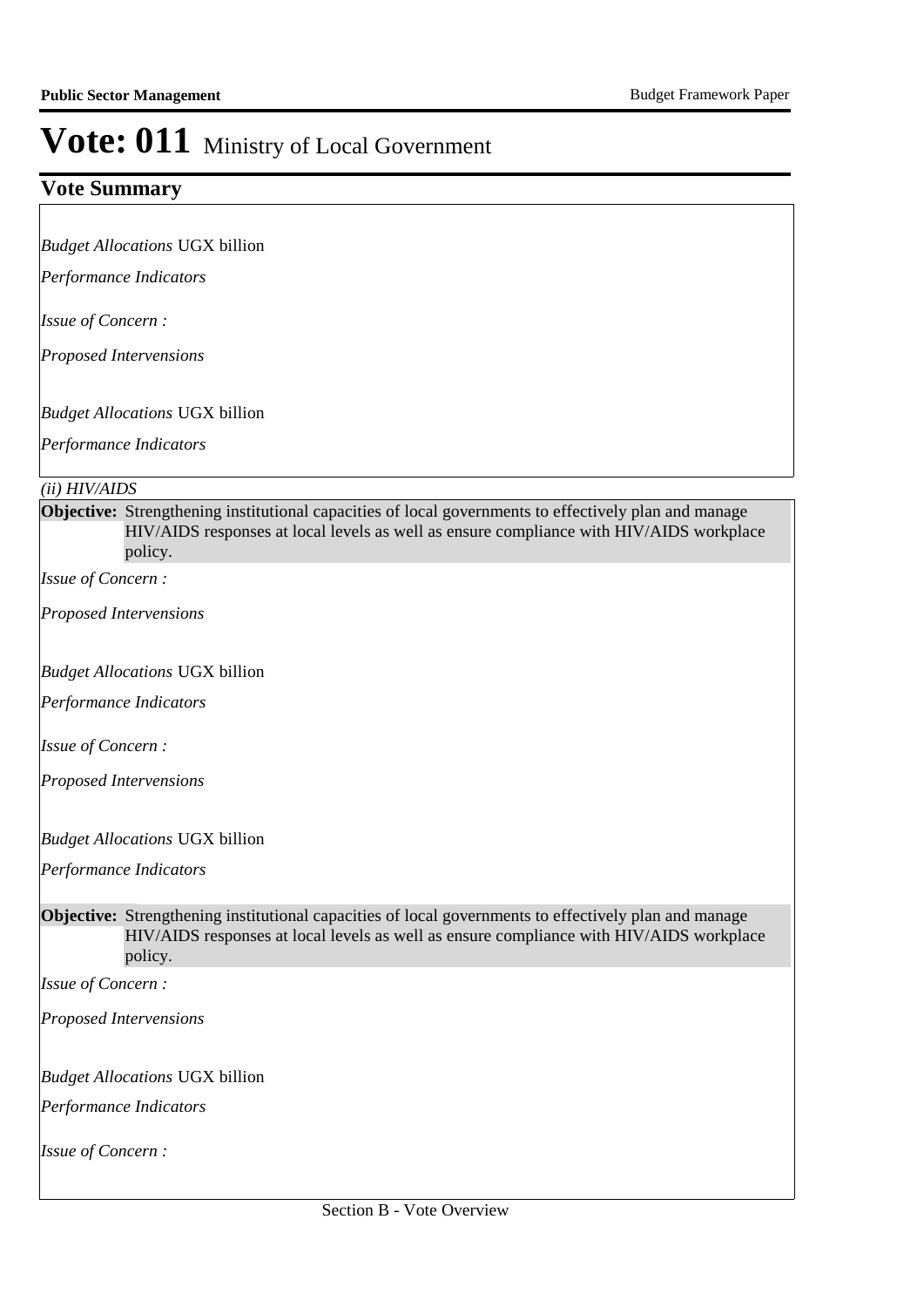### **Vote Summary**

*Proposed Intervensions* 

*Budget Allocations*  UGX billion

*Performance Indicators*

*(iii) Environment*

**Objective:** Strengthen the adaptation capacities of LGs for climate change.

Issue of Concern : slow adaptation to climate change

*Proposed Intervensions* 

a. Popularize the policy and strategy in LGs, with other stakeholders b. Provide technical support to the Ministry's Climate change task force c. Revising the assessment tool to provide for climate change indicators

0.08 *Budget Allocations*  UGX billion

Revised National Assessment Tool with Climate Change indicators *Performance Indicators*

*Issue of Concern :*

*Proposed Intervensions* 

*Budget Allocations*  UGX billion

*Performance Indicators*

**Objective:** Strengthen the adaptation capacities of LGs for climate change.

Issue of Concern : slow adaptation to climate change

*Proposed Intervensions* 

a. Popularize the policy and strategy in LGs, with other stakeholders b. Provide technical support to the Ministry's Climate change task force c. Revising the assessment tool to provide for climate change indicators

0.08 *Budget Allocations*  UGX billion

Revised National Assessment Tool with Climate Change indicators *Performance Indicators*

*Issue of Concern :*

*Proposed Intervensions* 

### *Budget Allocations*  UGX billion

*Performance Indicators*

**(ii) Payment Arrears**